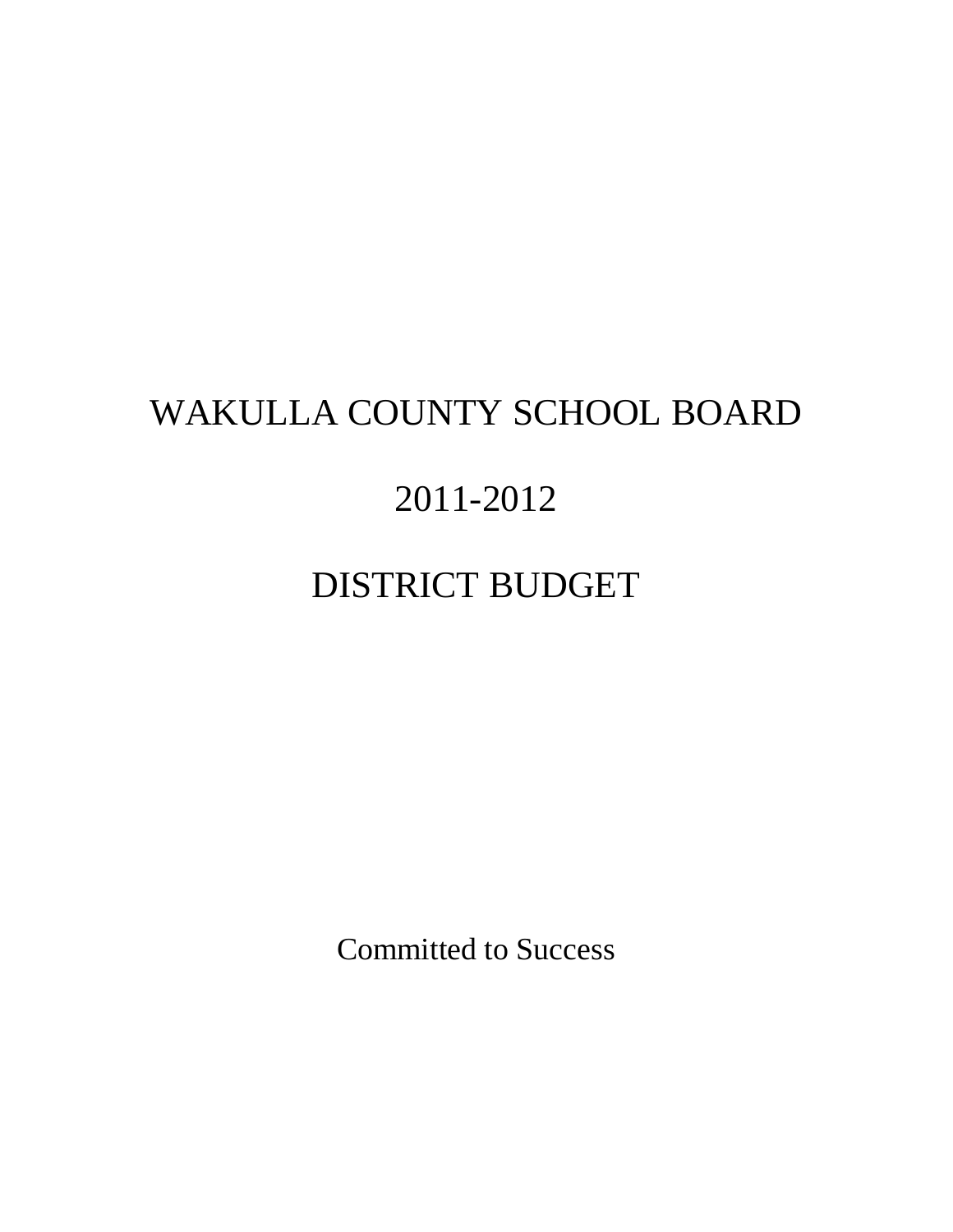# **DAVID MILLER**

Superintendent

# **RAY GRAY**

School Board Vice Chairman District I

# **MICHAEL SCOTT**

School Board Chairman District II

# **REBECCA COOK**

School Board Member District III

# **GREGORY THOMAS**

School Board Member District IV

# **JERRY EVANS**

School Board Member District V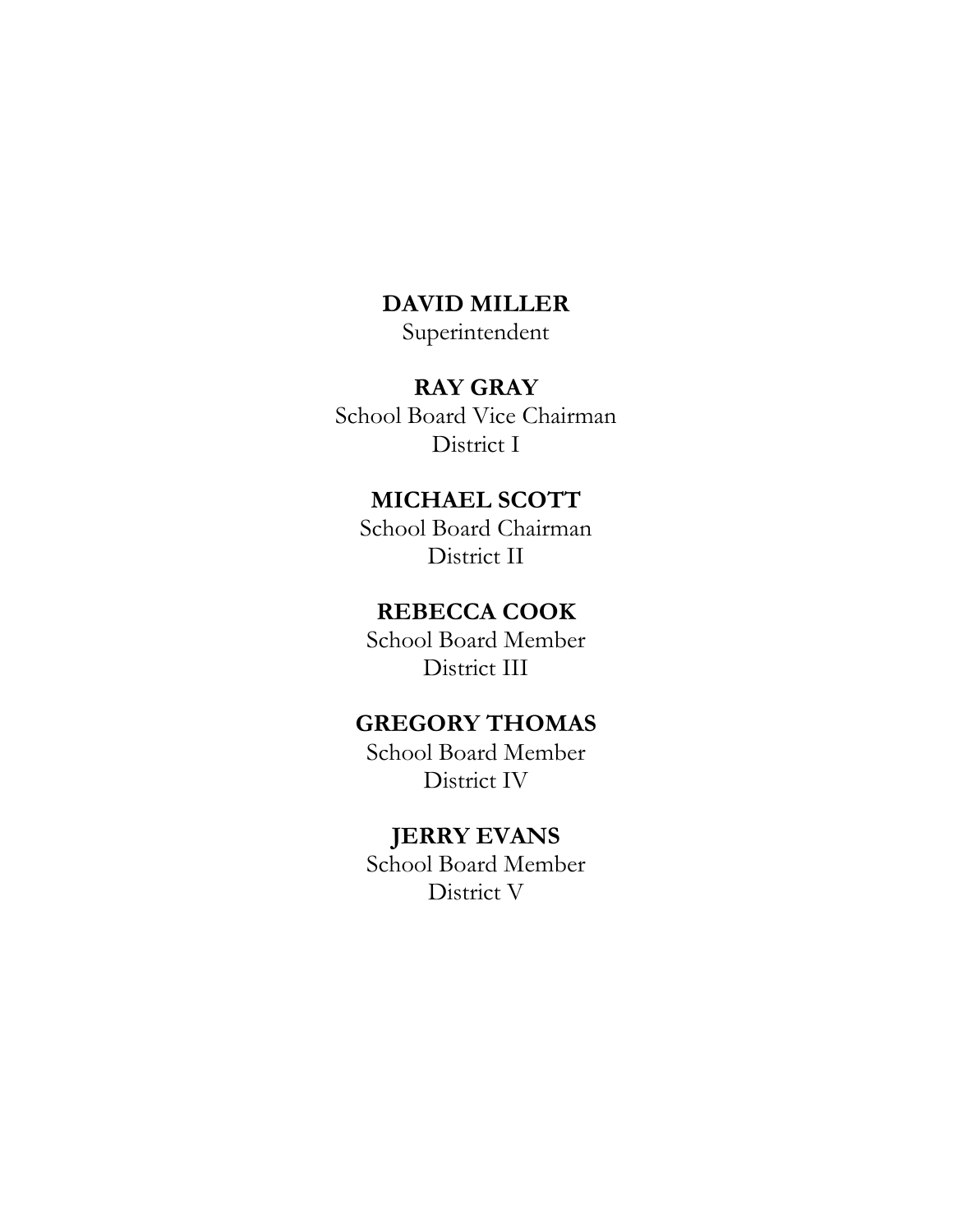#### **DISTRICT SCHOOL BOARD OF WAKULLA COUNTY DISTRICT SUMMARY BUDGET Fiscal Year 2011-2012**

# **SECTION I. ASSESSMENT AND MILLAGE LEVIES Page 1**

A. Certification of Taxable Value of Property in County by Property Appraiser 1,235,544,557.00

#### B. Millage Levies on Nonexempt Property:

- 1. Required Local Effort
- 2. Prior Period Funding Adjustment Millage
- 3. Discretionary Operating
- 4. Critical Operating Needs
- 5. Additional Operating
- 6. Additional Capital Improvement
- 7. Local Capital Improvement
- 8. Discretionary Capital Improvement
- 9. Critical Capital Outlay Needs
- 10. Debt Service
	- TOTAL MILLS

ESE 139 EXP. 06/30/2012

| Voted  |        |
|--------|--------|
|        | Total  |
|        | 5.4890 |
|        | 0.0260 |
|        |        |
|        | 0.7480 |
|        | 0.2500 |
|        |        |
|        |        |
|        | 1.5000 |
|        |        |
|        |        |
| 0.5450 | 0.5450 |
|        |        |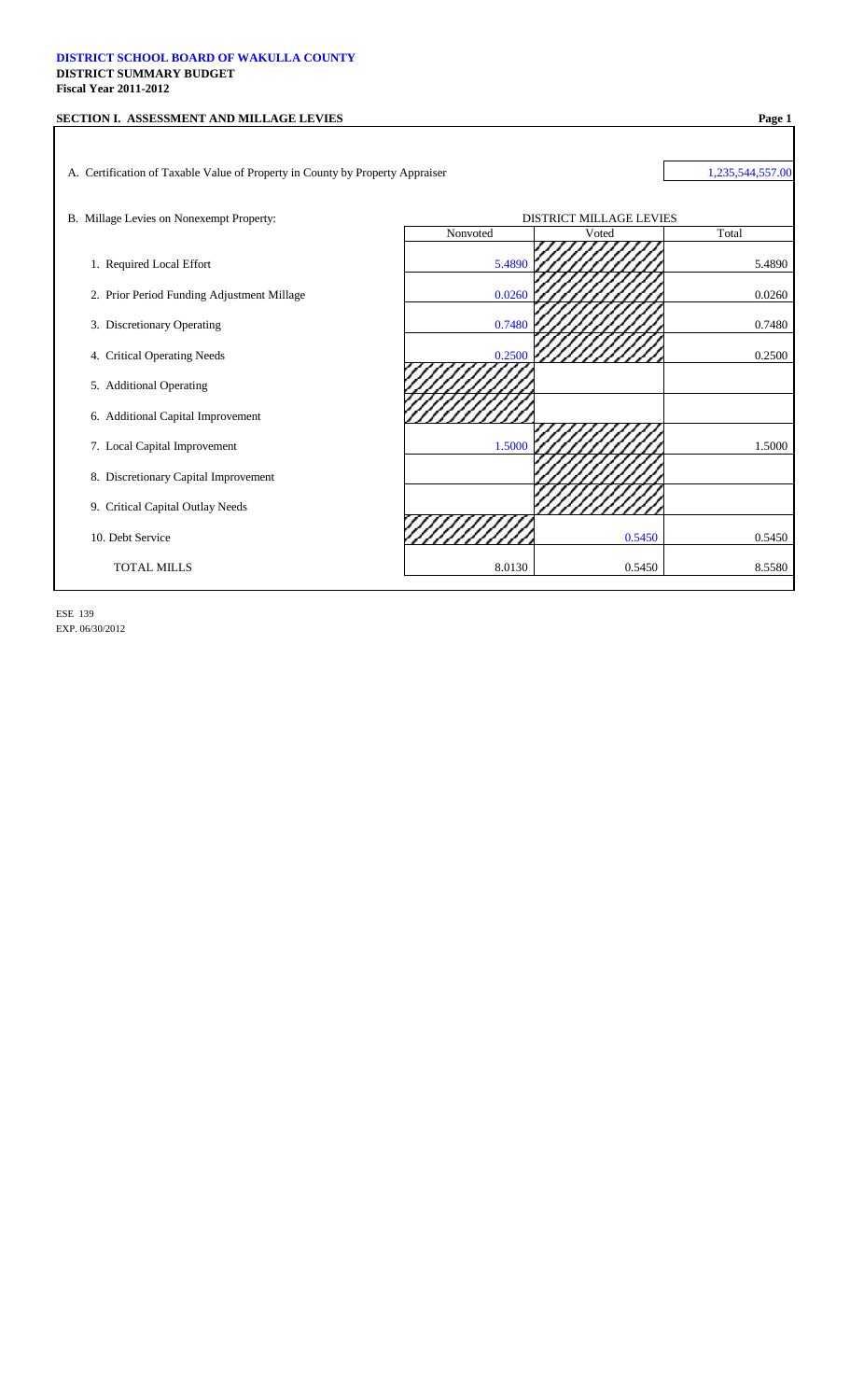# **SECTION II. GENERAL FUND - FUND 100 Page 2**

|                                                      |         | 1 agu <i>2</i> |
|------------------------------------------------------|---------|----------------|
|                                                      | Account |                |
| <b>ESTIMATED REVENUES</b>                            | Number  |                |
| <b>FEDERAL:</b>                                      |         |                |
| Federal Impact, Current Operations                   | 3121    |                |
| Reserve Officers Training Corps (ROTC)               | 3191    | 75,000.00      |
| Miscellaneous Federal Direct                         | 3199    |                |
| <b>Total Federal Direct</b>                          |         | 75,000.00      |
|                                                      | 3100    |                |
| FEDERAL THROUGH STATE AND LOCAL:                     |         |                |
| Medicaid                                             | 3202    | 160,000.00     |
| <b>National Forest Funds</b>                         | 3255    | 145,000.00     |
| Federal Through Local                                | 3280    | 213,442.00     |
| Miscellaneous Federal through State                  | 3299    | 110,000.00     |
| <b>Total Federal Through State And Local</b>         | 3200    | 628,442.00     |
| STATE:                                               |         |                |
|                                                      |         |                |
| Florida Education Finance Program (FEFP)             | 3310    | 17,944,124.00  |
| <b>Workforce Development</b>                         | 3315    | 231,527.00     |
| Workforce Development Capitalization Incentive Grant | 3316    |                |
| Workforce Education Performance Incentive            | 3317    | 3,737.00       |
| <b>Adults With Disabilities</b>                      | 3318    | 50,000.00      |
| CO & DS Withheld for Administrative Expense          | 3323    | 3,012.00       |
| Diagnostic and Learning Resources Centers            | 3335    |                |
|                                                      |         |                |
| <b>Racing Commission Funds</b>                       | 3341    |                |
| <b>State Forest Funds</b>                            | 3342    |                |
| <b>State License Tax</b>                             | 3343    |                |
| <b>District Discretionary Lottery Funds</b>          | 3344    | 13,447.00      |
| <b>Class Size Reduction Operating Funds</b>          | 3355    | 5,298,333.00   |
| <b>School Recognition Funds</b>                      | 3361    | 332,454.00     |
| <b>Excellent Teaching Program</b>                    | 3363    |                |
|                                                      |         |                |
| Voluntary Prekindergarten Program                    | 3371    | 100,000.00     |
| <b>Preschool Projects</b>                            | 3372    |                |
| <b>Reading Programs</b>                              | 3373    |                |
| <b>Full Service Schools</b>                          | 3378    |                |
| Other Miscellaneous State Revenue                    | 3399    | 114,100.00     |
| <b>Total State</b>                                   | 3300    | 24,090,734.00  |
| LOCAL:                                               |         |                |
|                                                      |         |                |
| District School Tax                                  | 3411    | 7,725,218.00   |
| <b>Tax Redemptions</b>                               | 3421    |                |
| Payment in Lieu of Taxes                             | 3422    |                |
| <b>Excess Fees</b>                                   | 3423    |                |
| Tuition (Non-Resident)                               | 3424    |                |
| Rent                                                 | 3425    |                |
|                                                      |         | 20,000.00      |
| Interest, Including Profit On Investment             | 3430    |                |
| Gifts, Grants and Bequests                           | 3440    |                |
| <b>Adult General Education Course Fees</b>           | 3461    |                |
| <b>Postsecondary Vocational Course Fees</b>          | 3462    | 14,000.00      |
| <b>Continuing Workforce Education Course Fees</b>    | 3463    |                |
| <b>Capital Improvement Fees</b>                      | 3464    |                |
| Postsecondary Lab Fees                               | 3465    |                |
|                                                      |         |                |
| <b>Lifelong Learning Fees</b>                        | 3466    |                |
| General Education Development (GED) Testing Fees     | 3467    | 15,000.00      |
| <b>Financial Aid Fees</b>                            | 3468    |                |
| <b>Other Student Fees</b>                            | 3469    |                |
| Preschool Program Fees                               | 3471    | 10,000.00      |
| Prekindergarten Early Intervention Fees              | 3472    |                |
| School Age Child Care Fees                           | 3473    |                |
|                                                      | 3479    |                |
| Other Schools, Courses and Classes Fees              |         |                |
| Miscellaneous Local Sources                          | 3490    | 206,000.00     |
| <b>Total Local</b>                                   | 3400    | 7,990,218.00   |
| <b>TOTAL ESTIMATED REVENUES</b>                      |         | 32,784,394.00  |
| <b>OTHER FINANCING SOURCES</b>                       |         |                |
| Loans                                                | 3720    |                |
| Sale of Capital Assets                               | 3730    | 47,583.00      |
|                                                      |         |                |
| <b>Loss Recoveries</b>                               | 3740    |                |
| Transfers In:                                        |         |                |
| From Debt Service Funds                              | 3620    |                |
| From Capital Projects Funds                          | 3630    |                |
| From Special Revenue Funds                           | 3640    |                |
| From Permanent Fund                                  | 3660    |                |
| From Internal Service Funds                          | 3670    |                |
|                                                      |         |                |
| From Enterprise Funds                                | 3690    |                |
| <b>Total Transfers In</b>                            | 3600    |                |
| TOTAL OTHER FINANCING SOURCES                        |         | 47,583.00      |
| Fund Balance, July 1, 2011                           | 2800    | 5,368,446.29   |
| <b>TOTAL ESTIMATED REVENUES, OTHER</b>               |         |                |
| FINANCING SOURCES, AND FUND BALANCE                  |         | 38,200,423.29  |
|                                                      |         |                |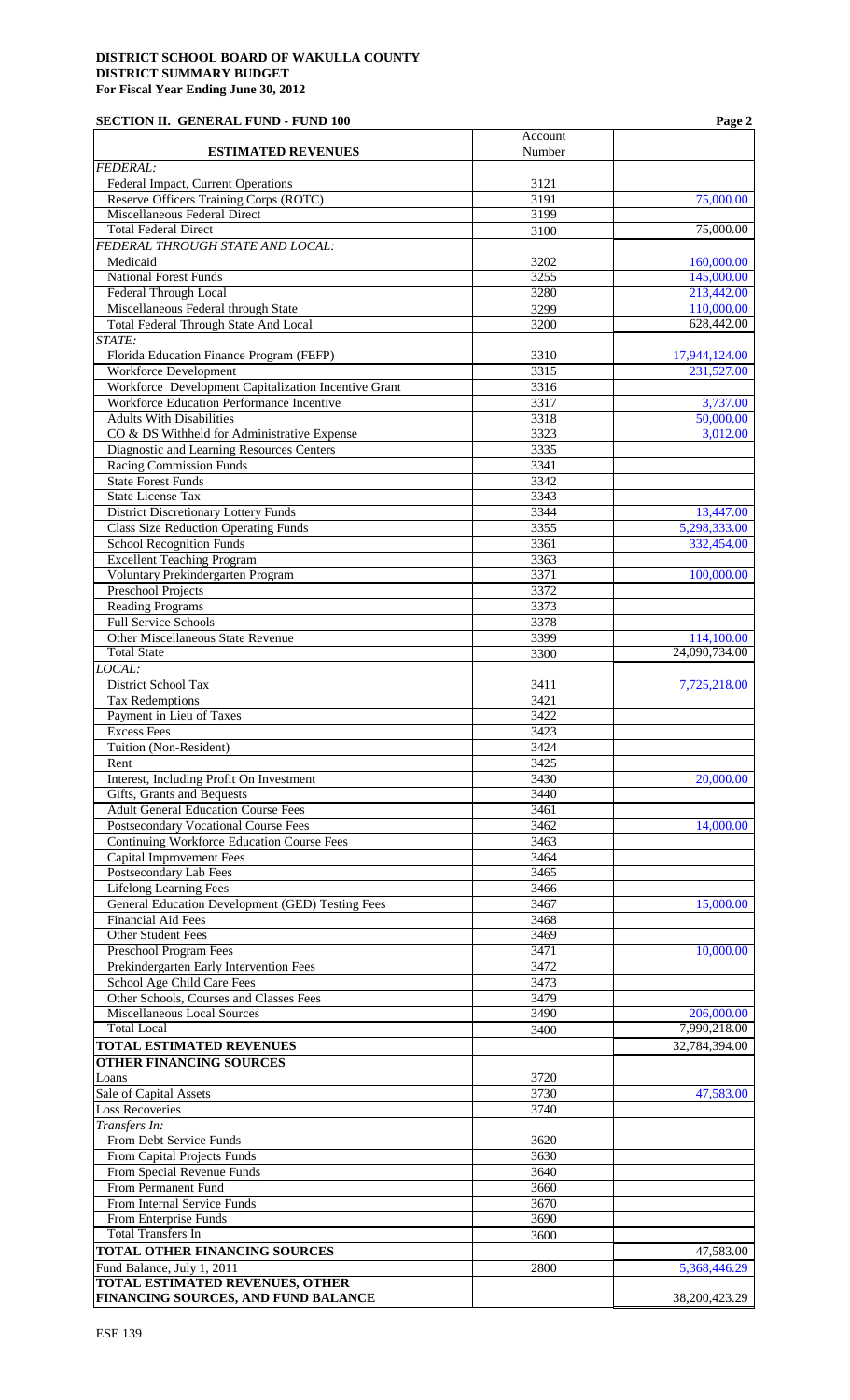| SECTION II. GENERAL FUND - FUND 100 (Continued)                |                   |               |                 |                                 |                                  |                               |                             |                       | Page 3                |
|----------------------------------------------------------------|-------------------|---------------|-----------------|---------------------------------|----------------------------------|-------------------------------|-----------------------------|-----------------------|-----------------------|
| <b>APPROPRIATIONS</b>                                          | Account<br>Number | Totals        | Salaries<br>100 | <b>Employee Benefits</b><br>200 | <b>Purchased Services</b><br>300 | <b>Energy Services</b><br>400 | Materials & Supplies<br>500 | Capital Outlay<br>600 | Other Expenses<br>700 |
| Instruction                                                    | 5000              | 20,529,757.36 | 13,926,962.78   | 3,461,079.19                    | 1,454,633.51                     | 2,850.00                      | 1,347,222.70                | 278,259.18            | 58,750.00             |
| <b>Pupil Personnel Services</b>                                | 6100              | 1,647,531.33  | 933,605.37      | 269,832.97                      | 390,172.85                       | 1,270.00                      | 9,500.00                    | 40,253.78             | 2,896.36              |
| <b>Instructional Media Services</b>                            | 6200              | 494,093.32    | 341,175.00      | 86,798.64                       | 6,480.00                         |                               | 8,424.05                    | 51,115.63             | 100.00                |
| <b>Instruction and Curriculum Development Services</b>         | 6300              | 919,250.95    | 721,667.41      | 157,235.50                      | 33,648.04                        |                               | 1,000.00                    | 1,700.00              | 4,000.00              |
| <b>Instructional Staff Training Services</b>                   | 6400              | 122,994.74    | 65,633.23       | 5,015.72                        | 48,368.22                        |                               | 1,700.00                    |                       | 2,277.57              |
| <b>Instruction Related Technology</b>                          | 6500              | 292,620.79    | 226,378.50      | 64,242.29                       |                                  |                               | 2,000.00                    |                       |                       |
| Board                                                          | 7100              | 493,832.34    | 127,655.00      | 119,741.64                      | 234,426.70                       |                               |                             |                       | 12,009.00             |
| General Administration                                         | 7200              | 360,845.14    | 245,415.78      | 31,120.96                       | 45,080.00                        |                               | 25,000.00                   | 5,000.00              | 9,228.40              |
| School Administration                                          | 7300              | 2,020,691.59  | 1,541,343.50    | 359,848.98                      | 64,137.47                        |                               | 39,161.64                   | 12,850.00             | 3,350.00              |
| Facilities Acquisition and Construction                        | 7400              | 155,054.33    | 59,625.00       | 16,182.28                       | 20,247.05                        |                               | 1,300.00                    | 57,700.00             |                       |
| <b>Fiscal Services</b>                                         | 7500              | 376,570.81    | 260,700.00      | 72,962.60                       | 27,908.21                        |                               | 9,000.00                    | 3,000.00              | 3,000.00              |
| Food Service                                                   | 7600              | 1,942.52      | 755.32          | 1,187.20                        |                                  |                               |                             |                       |                       |
| <b>Central Services</b>                                        | 7700              | 590,855.49    | 283,575.00      | 68,261.85                       | 184,196.14                       |                               | 27,822.50                   | 24,700.00             | 2,300.00              |
| <b>Pupil Transportation Services</b>                           | 7800              | 2,638,495.04  | 1,208,380.03    | 496,184.18                      | 301,774.08                       | 416,750.00                    | 147,342.75                  | 20,064.00             | 48,000.00             |
| Operation of Plant                                             | 7900              | 4,324,845.20  | 1,326,357.90    | 473,039.44                      | 819,459.04                       | 1,570,725.00                  | 103,713.82                  | 31,550.00             |                       |
| Maintenance of Plant                                           | 8100              | 1,031,168.71  | 434,215.83      | 110,250.56                      | 160,050.00                       | 18,700.00                     | 176,615.87                  | 130,636.45            | 700.00                |
| <b>Administrative Technology Services</b>                      | 8200              | 167,757.65    | 8,236.50        | 2,021.15                        | 157,500.00                       |                               |                             |                       |                       |
| <b>Community Services</b>                                      | 9100              | 4,076.60      | 3.500.00        | 576.60                          |                                  |                               |                             |                       |                       |
| Debt Service                                                   | 9200              |               |                 |                                 |                                  |                               |                             |                       |                       |
| Other Capital Outlay                                           | 9300              |               |                 |                                 |                                  |                               |                             |                       |                       |
| <b>TOTAL APPROPRIATIONS</b>                                    |                   | 36,172,383.91 | 21,715,182.15   | 5,795,581.75                    | 3,948,081.31                     | 2,010,295.00                  | 1,899,803.33                | 656,829.04            | 146,611.33            |
| <b>OTHER FINANCING USES:</b><br>Transfers Out: (Function 9700) |                   |               |                 |                                 |                                  |                               |                             |                       |                       |
| To Debt Service Funds                                          | 920               |               |                 |                                 |                                  |                               |                             |                       |                       |
| To Capital Projects Funds                                      | 930               |               |                 |                                 |                                  |                               |                             |                       |                       |
| To Special Revenue Funds                                       | 940               |               |                 |                                 |                                  |                               |                             |                       |                       |
| To Permanent Fund                                              | 960               |               |                 |                                 |                                  |                               |                             |                       |                       |
| To Internal Service Funds                                      | 970               |               |                 |                                 |                                  |                               |                             |                       |                       |
| To Enterprise Funds                                            | 990               |               |                 |                                 |                                  |                               |                             |                       |                       |
| <b>Total Transfers Out</b>                                     | 9700              |               |                 |                                 |                                  |                               |                             |                       |                       |
| TOTAL OTHER FINANCING USES                                     |                   |               |                 |                                 |                                  |                               |                             |                       |                       |
| Nonspendable Fund Balance, June 30, 2012                       | 2710              |               |                 |                                 |                                  |                               |                             |                       |                       |
| Restricted Fund Balance, June 30, 2012                         | 2720              |               |                 |                                 |                                  |                               |                             |                       |                       |
| Committed Fund Balance, June 30, 2012                          | 2730              |               |                 |                                 |                                  |                               |                             |                       |                       |
| Assigned Fund Balance, June 30, 2012                           | 2740              |               |                 |                                 |                                  |                               |                             |                       |                       |
| Unassigned Fund Balance, June 30, 2012                         | 2750              | 2,028,039.38  |                 |                                 |                                  |                               |                             |                       |                       |
| TOTAL ENDING FUND BALANCE                                      | 2700              | 2,028,039.38  |                 |                                 |                                  |                               |                             |                       |                       |
| TOTAL APPROPRIATIONS, OTHER FINANCING USES,                    |                   |               |                 |                                 |                                  |                               |                             |                       |                       |
| <b>AND FUND BALANCE</b>                                        |                   | 38,200,423.29 |                 |                                 |                                  |                               |                             |                       |                       |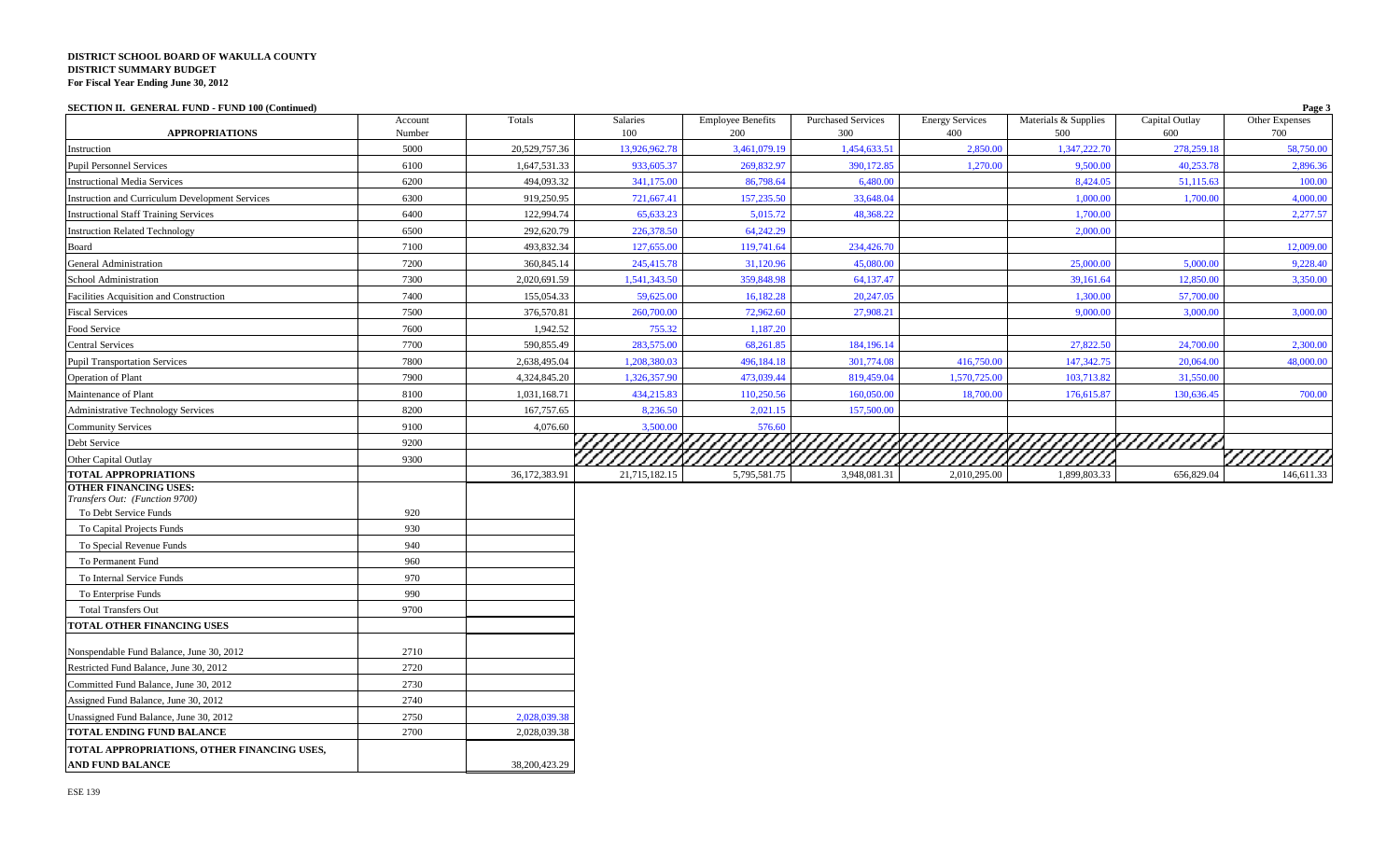| <b>SECTION III. SPECIAL REVENUE FUNDS - FOOD SERVICES - FUND 410</b> |         | Page 4       |
|----------------------------------------------------------------------|---------|--------------|
|                                                                      | Account |              |
| <b>ESTIMATED REVENUES</b>                                            | Number  |              |
| FEDERAL THROUGH STATE AND LOCAL:                                     |         |              |
| National School Lunch Act                                            | 3260    | 1,159,692.99 |
| U.S.D.A. Donated Foods                                               | 3265    | 105,000.00   |
| Federal Through Local                                                | 3280    |              |
| Miscellaneous Federal Through State                                  | 3299    |              |
| Total Federal Through State And Local                                | 3200    | 1,264,692.99 |
| STATE:                                                               |         |              |
| School Breakfast Supplement                                          | 3337    | 12,537.00    |
| School Lunch Supplement                                              | 3338    | 12,537.00    |
| Other Miscellaneous Revenue                                          | 3399    |              |
| <b>Total State</b>                                                   | 3300    | 25,074.00    |
| LOCAL:                                                               |         |              |
| Interest, Including Profit on Investment                             | 3430    |              |
| Gifts, Grants and Bequests                                           | 3440    |              |
| Food Service                                                         | 3450    | 745,644.50   |
| Other Miscellaneous Local Sources                                    | 3495    |              |
| <b>Total Local</b>                                                   | 3400    | 745,644.50   |
| <b>TOTAL ESTIMATED REVENUES</b>                                      |         | 2,035,411.49 |
| <b>OTHER FINANCING SOURCES:</b>                                      |         |              |
| Loans                                                                | 3720    |              |
| Sale of Capital Assets                                               | 3730    |              |
| <b>Loss Recoveries</b>                                               | 3740    |              |
| Transfers In:                                                        |         |              |
| From General Fund                                                    | 3610    |              |
| From Debt Service                                                    | 3620    |              |
| From Capital Projects Funds                                          | 3630    |              |
| <b>Interfund Transfer</b>                                            | 3650    |              |
| <b>From Permanent Fund</b>                                           | 3660    |              |
| From Internal Service Funds                                          | 3670    |              |
| From Enterprise Funds                                                | 3690    |              |
| <b>Total Transfers In</b>                                            | 3600    |              |
| TOTAL OTHER FINANCING SOURCES                                        |         |              |
|                                                                      |         |              |
| Fund Balance, July 1, 2011                                           | 2800    | 349,339.65   |
| TOTAL ESTIMATED REVENUES, OTHER FINANCING                            |         |              |
| <b>SOURCES, AND FUND BALANCE</b>                                     |         | 2,384,751.14 |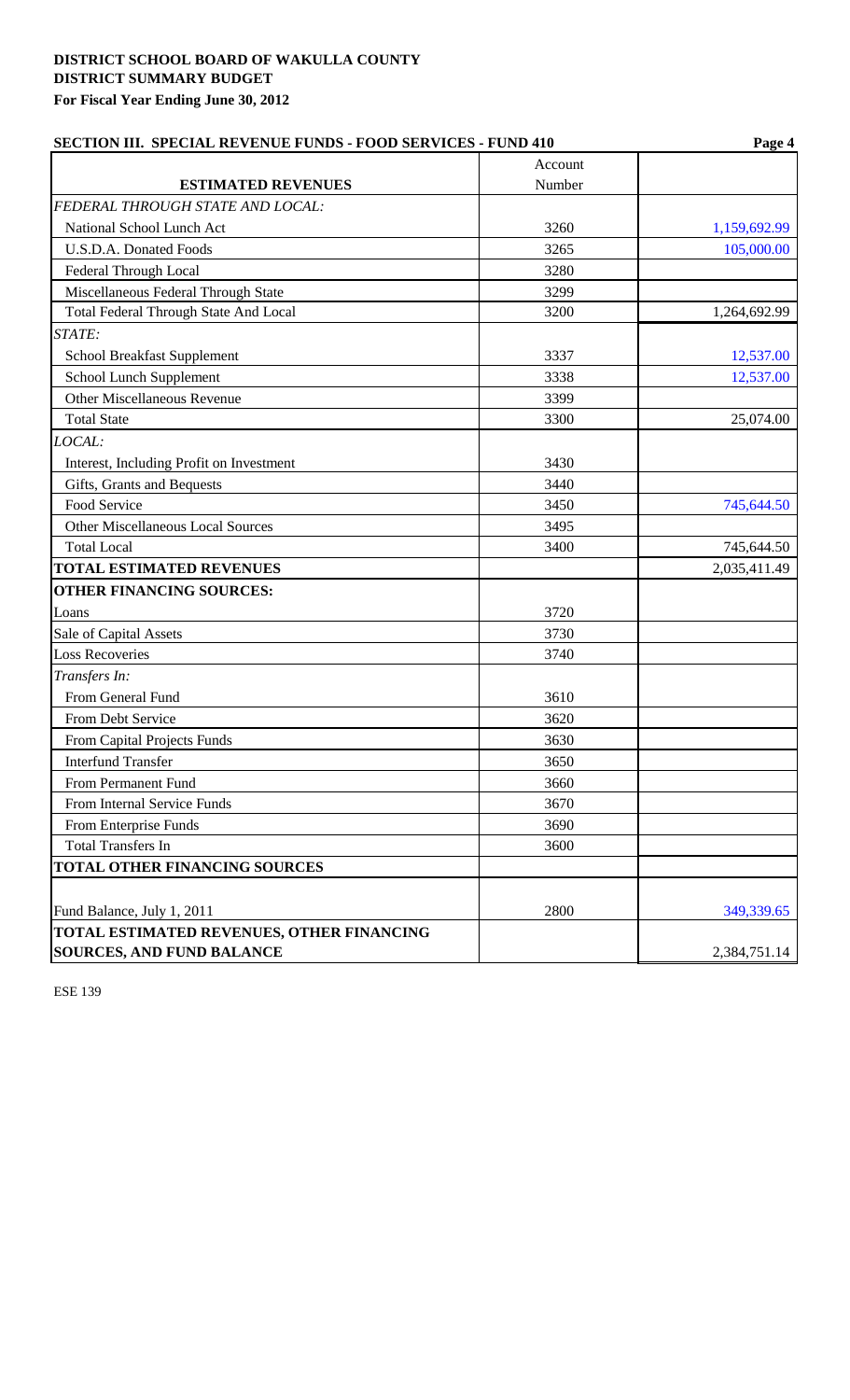### **SECTION III. SPECIAL REVENUE FUNDS - FOOD SERVICES - FUND 410 (CONTINUED) Page 5**

| <b>APPROPRIATIONS</b>                                                  | Account<br>Number |              |
|------------------------------------------------------------------------|-------------------|--------------|
| Food Services: (Function 7600)                                         |                   |              |
|                                                                        |                   |              |
| Salaries                                                               | 100               | 693,779.00   |
| <b>Employee Benefits</b>                                               | 200               | 303,520.00   |
| <b>Purchased Services</b>                                              | 300               | 67,545.00    |
| <b>Energy Services</b>                                                 | 400               |              |
| Materials and Supplies                                                 | 500               | 894,362.00   |
| Capital Outlay                                                         | 600               | 30,020.00    |
| <b>Other Expenses</b>                                                  | 700               | 116,991.00   |
| Capital Outlay (Function 9300)                                         | 600               |              |
| <b>TOTAL APPROPRIATIONS</b>                                            | 7600              | 2,106,217.00 |
| <b>OTHER FINANCING USES:</b><br>Transfers Out (Function 9700)          |                   |              |
| To General Fund                                                        | 910               |              |
| To Debt Service Funds                                                  | 920               |              |
|                                                                        |                   |              |
| To Capital Projects Funds                                              | 930               |              |
| Interfund                                                              | 950               |              |
| To Permanent Fund                                                      | 960               |              |
|                                                                        |                   |              |
| To Internal Service Funds                                              | 970               |              |
| To Enterprise Funds                                                    | 990               |              |
| <b>Total Transfers Out</b>                                             | 9700              |              |
| <b>TOTAL OTHER FINANCING USES</b>                                      |                   |              |
|                                                                        |                   |              |
| Nonspendable Fund Balance, June 30, 2012                               | 2710              |              |
| Restricted Fund Balance, June 30, 2012                                 | 2720              | 278,534.14   |
| Committed Fund Balance, June 30, 2012                                  | 2730              |              |
| Assigned Fund Balance, June 30, 2012                                   | 2740              |              |
| Unassigned Fund Balance, June 30, 2012                                 | 2750              |              |
| <b>TOTAL ENDING FUND BALANCE</b>                                       | 2700              | 278,534.14   |
| TOTAL APPROPRIATIONS, OTHER FINANCING USES,<br><b>AND FUND BALANCE</b> |                   | 2,384,751.14 |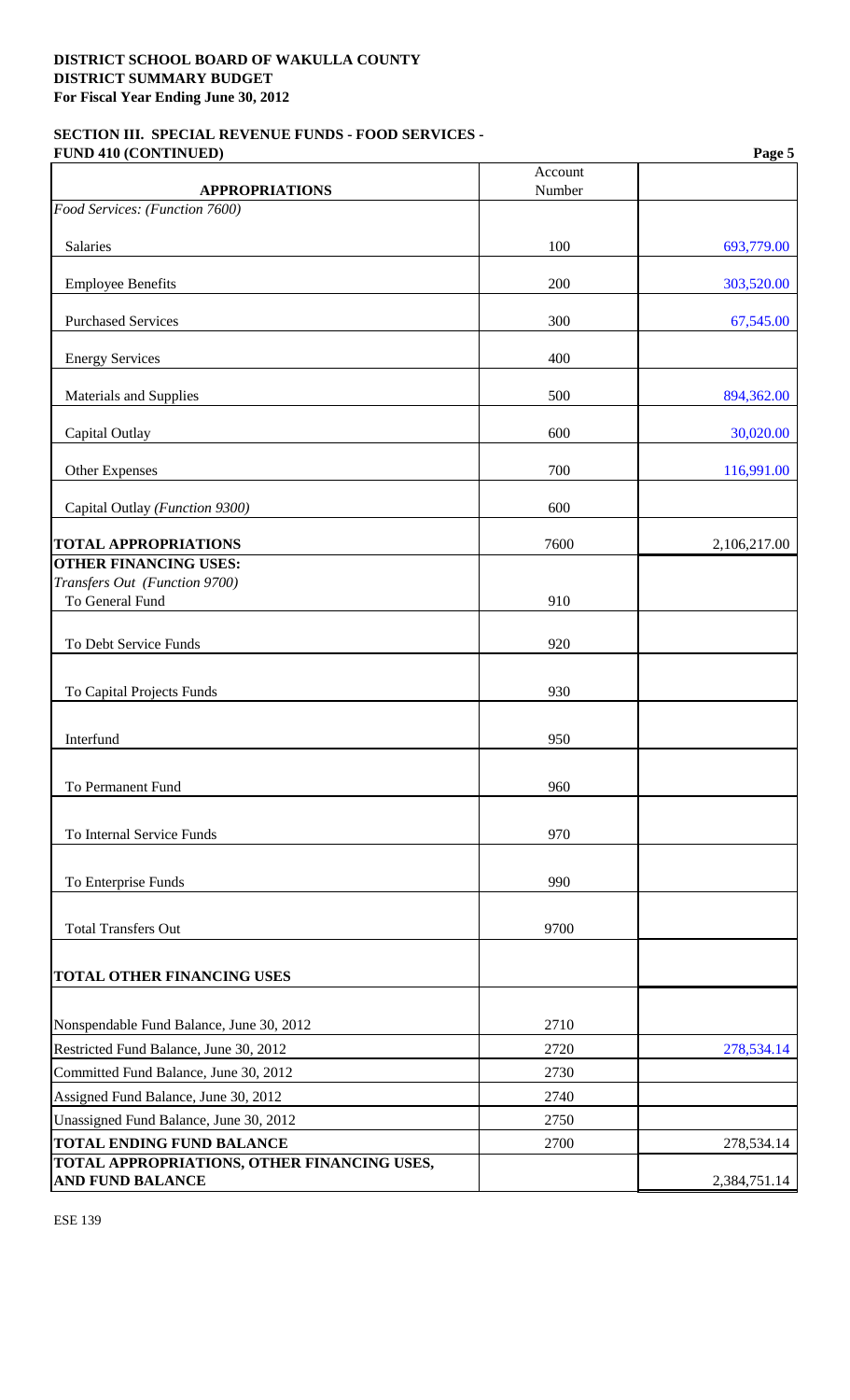| <b>SECTION IV. SPECIAL REVENUE FUNDS - FEDERAL PROGRAMS - FUND 420</b>         | Page 6  |              |
|--------------------------------------------------------------------------------|---------|--------------|
|                                                                                | Account |              |
| <b>ESTIMATED REVENUES</b>                                                      | Number  |              |
| <b>FEDERAL DIRECT:</b>                                                         |         |              |
| Workforce Investment Act                                                       | 3170    |              |
| <b>Community Action Programs</b>                                               | 3180    |              |
| Reserve Officers Training Corps (ROTC)                                         | 3191    |              |
| Miscellaneous Federal Direct                                                   | 3199    |              |
| <b>Total Federal Direct</b>                                                    | 3100    |              |
| FEDERAL THROUGH STATE AND LOCAL:                                               |         |              |
| <b>Vocational Education Acts</b>                                               | 3201    | 108,455.00   |
| Medicaid                                                                       | 3202    |              |
| Workforce Investment Act                                                       | 3220    |              |
| Math & Science Partnerships - Title II, Part B                                 | 3226    | 256,024.00   |
| Drug Free Schools                                                              | 3227    |              |
| Individuals with Disabilities Education Act (IDEA)                             | 3230    | 1,488,243.00 |
| Elementary and Secondary Education Act, Title I                                | 3240    | 1,067,889.00 |
| <b>Adult General Education</b>                                                 | 3251    | 55,798.00    |
| <b>Vocational Rehabilitation</b>                                               | 3253    |              |
| Elementary and Secondary Education Act, Title V                                | 3270    |              |
| Federal Through Local                                                          | 3280    |              |
| Miscellaneous Federal Through State                                            | 3299    |              |
| Total Federal Through State And Local                                          | 3200    | 2,976,409.00 |
| STATE:                                                                         |         |              |
| Other Miscellaneous State Revenue                                              | 3399    |              |
| <b>Total State</b>                                                             | 3300    |              |
| LOCAL:                                                                         |         |              |
| Interest, Including Profit on Investment                                       | 3430    |              |
| Gifts, Grants & Bequests                                                       | 3440    |              |
| <b>Other Miscellaneous Local Sources</b>                                       | 3495    |              |
| <b>Total Local</b>                                                             | 3400    |              |
| <b>TOTAL ESTIMATED REVENUES</b>                                                |         | 2,976,409.00 |
| <b>OTHER FINANCING SOURCES:</b>                                                |         |              |
| Loans                                                                          | 3720    |              |
| Sale of Capital Assets                                                         | 3730    |              |
| <b>Loss Recoveries</b>                                                         | 3740    |              |
| Transfers In:                                                                  |         |              |
| From General Fund                                                              | 3610    |              |
| From Debt Service Funds                                                        |         |              |
|                                                                                | 3620    |              |
| From Capital Projects Funds                                                    | 3630    |              |
| Interfund                                                                      | 3650    |              |
| From Permanent Fund                                                            | 3660    |              |
| From Internal Service Funds                                                    | 3670    |              |
| From Enterprise Funds                                                          | 3690    |              |
| <b>Total Transfers In</b>                                                      | 3600    |              |
| TOTAL OTHER FINANCING SOURCES                                                  |         |              |
|                                                                                |         |              |
| Fund Balance, July 1, 2011<br><b>TOTAL ESTIMATED REVENUES, OTHER FINANCING</b> | 2800    |              |
| <b>SOURCES, AND FUND BALANCE</b>                                               |         | 2,976,409.00 |
|                                                                                |         |              |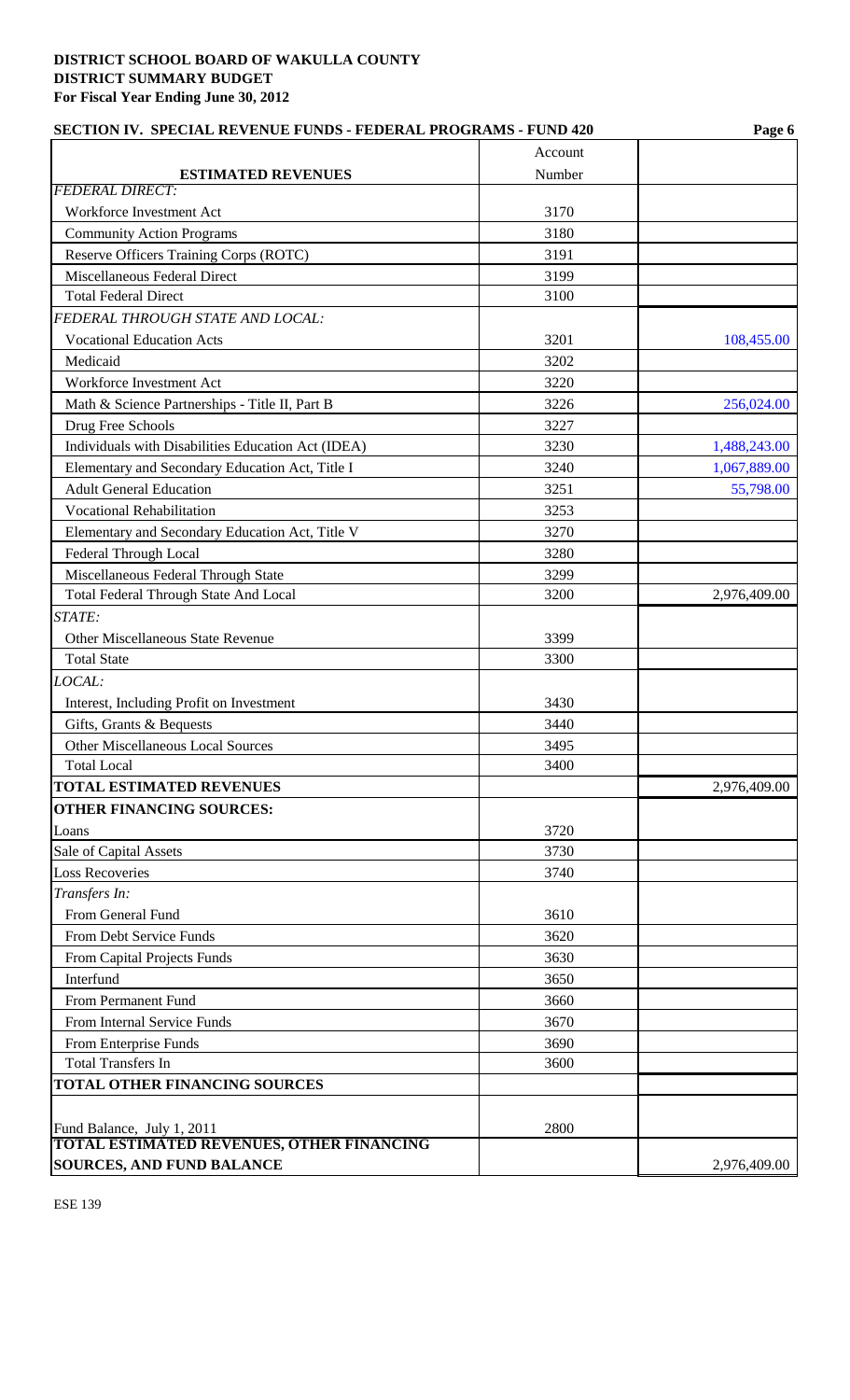**SECTION IV. SPECIAL REVENUE FUNDS - FEDERAL PROGRAMS - FUND 420 (Continued) Page 7**

| DECTION IV. DECISE REVENUE FUNDS - FEDERAL I ROORAND - FUND 420 (COMMUNI) | Account     |              | Salaries     | <b>Employee Benefits</b> | <b>Purchased Services</b> | <b>Energy Services</b> | Materials & Supplies | Capital Outlay | rage <i>i</i><br>Other Expenses |
|---------------------------------------------------------------------------|-------------|--------------|--------------|--------------------------|---------------------------|------------------------|----------------------|----------------|---------------------------------|
| <b>APPROPRIATIONS</b>                                                     | Number      | Totals       | 100          | 200                      | 300                       | 400                    | 500                  | 600            | 700                             |
| Instruction                                                               | 5000        | 1,997,734.00 | 1,113,767.00 | 329,464.00               | 186,779.00                |                        | 108,519.00           | 238,700.00     | 20,505.00                       |
| <b>Pupil Personnel Services</b>                                           | 6100        | 135,889.00   | 5,000.00     | 383.00                   | 114,000.00                |                        | 11,506.00            | 5,000.00       |                                 |
| <b>Instructional Media Services</b>                                       | 6200        |              |              |                          |                           |                        |                      |                |                                 |
| Instruction and Curriculum Development Services                           | 6300        | 388,746.00   | 277,167.00   | 58,425.00                | 31,754.00                 |                        | 5,000.00             | 14,900.00      | 1,500.00                        |
| <b>Instructional Staff Training Services</b>                              | 6400        | 259,361.00   | 101,407.00   | 16,764.00                | 81,200.00                 |                        | 6,775.00             | 6,215.00       | 47,000.00                       |
| <b>Instruction Related Technology</b>                                     | 6500        |              |              |                          |                           |                        |                      |                |                                 |
| Board                                                                     | 7100        |              |              |                          |                           |                        |                      |                |                                 |
| General Administration                                                    | 7200        | 104,229.00   |              |                          |                           |                        |                      |                | 104,229.00                      |
| School Administration                                                     | 7300        |              |              |                          |                           |                        |                      |                |                                 |
| Facilities Acquisition and Construction                                   | 7400        |              |              |                          |                           |                        |                      |                |                                 |
| <b>Fiscal Services</b>                                                    | 7500        |              |              |                          |                           |                        |                      |                |                                 |
| Food Services                                                             | 7600        |              |              |                          |                           |                        |                      |                |                                 |
| <b>Central Services</b>                                                   | 7700        |              |              |                          |                           |                        |                      |                |                                 |
| <b>Pupil Transportation Services</b>                                      | 7800        | 90,450.00    | 25,000.00    | 3,833.00                 |                           | 25,617.00              |                      | 30,000.00      | 6,000.00                        |
| Operation of Plant                                                        | 7900        |              |              |                          |                           |                        |                      |                |                                 |
| Maintenance of Plant                                                      | 8100        |              |              |                          |                           |                        |                      |                |                                 |
| Administrative Technology Services                                        | 8200        |              |              |                          |                           |                        |                      |                |                                 |
| <b>Community Services</b>                                                 | 9100        |              |              |                          |                           |                        |                      |                |                                 |
| Debt Service                                                              | 9200        |              |              |                          |                           |                        |                      |                |                                 |
| Other Capital Outlay                                                      | 9300        |              |              |                          |                           |                        |                      |                |                                 |
| <b>TOTAL APPROPRIATIONS</b>                                               |             | 2,976,409.00 | 1,522,341.00 | 408,869.00               | 413,733.00                | 25,617.00              | 131,800.00           | 294,815.00     | 179,234.00                      |
| <b>OTHER FINANCING USES:</b>                                              |             |              |              |                          |                           |                        |                      |                |                                 |
| Transfers Out: (Function 9700)                                            |             |              |              |                          |                           |                        |                      |                |                                 |
| To General Fund                                                           | 910         |              |              |                          |                           |                        |                      |                |                                 |
| To Debt Service Funds                                                     | 920         |              |              |                          |                           |                        |                      |                |                                 |
| To Capital Projects Funds                                                 | 930         |              |              |                          |                           |                        |                      |                |                                 |
| Interfund                                                                 | 950         |              |              |                          |                           |                        |                      |                |                                 |
| To Permanent Fund                                                         | 960         |              |              |                          |                           |                        |                      |                |                                 |
| To Internal Service Funds                                                 | 970         |              |              |                          |                           |                        |                      |                |                                 |
| To Enterprise Funds<br><b>Total Transfers Out</b>                         | 990<br>9700 |              |              |                          |                           |                        |                      |                |                                 |
| TOTAL OTHER FINANCING USES                                                |             |              |              |                          |                           |                        |                      |                |                                 |
|                                                                           |             |              |              |                          |                           |                        |                      |                |                                 |
| Nonspendable Fund Balance, June 30, 2012                                  | 2710        |              |              |                          |                           |                        |                      |                |                                 |
| Restricted Fund Balance, June 30, 2012                                    | 2720        |              |              |                          |                           |                        |                      |                |                                 |
| Committed Fund Balance, June 30, 2012                                     | 2730        |              |              |                          |                           |                        |                      |                |                                 |
| Assigned Fund Balance, June 30, 2012                                      | 2740        |              |              |                          |                           |                        |                      |                |                                 |
| Unassigned Fund Balance, June 30, 2012                                    | 2750        |              |              |                          |                           |                        |                      |                |                                 |
| <b>TOTAL ENDING FUND BALANCE</b>                                          | 2700        |              |              |                          |                           |                        |                      |                |                                 |
| TOTAL APPROPRIATIONS, OTHER FINANCING USES,                               |             |              |              |                          |                           |                        |                      |                |                                 |
| AND FUND BALANCE                                                          |             | 2,976,409.00 |              |                          |                           |                        |                      |                |                                 |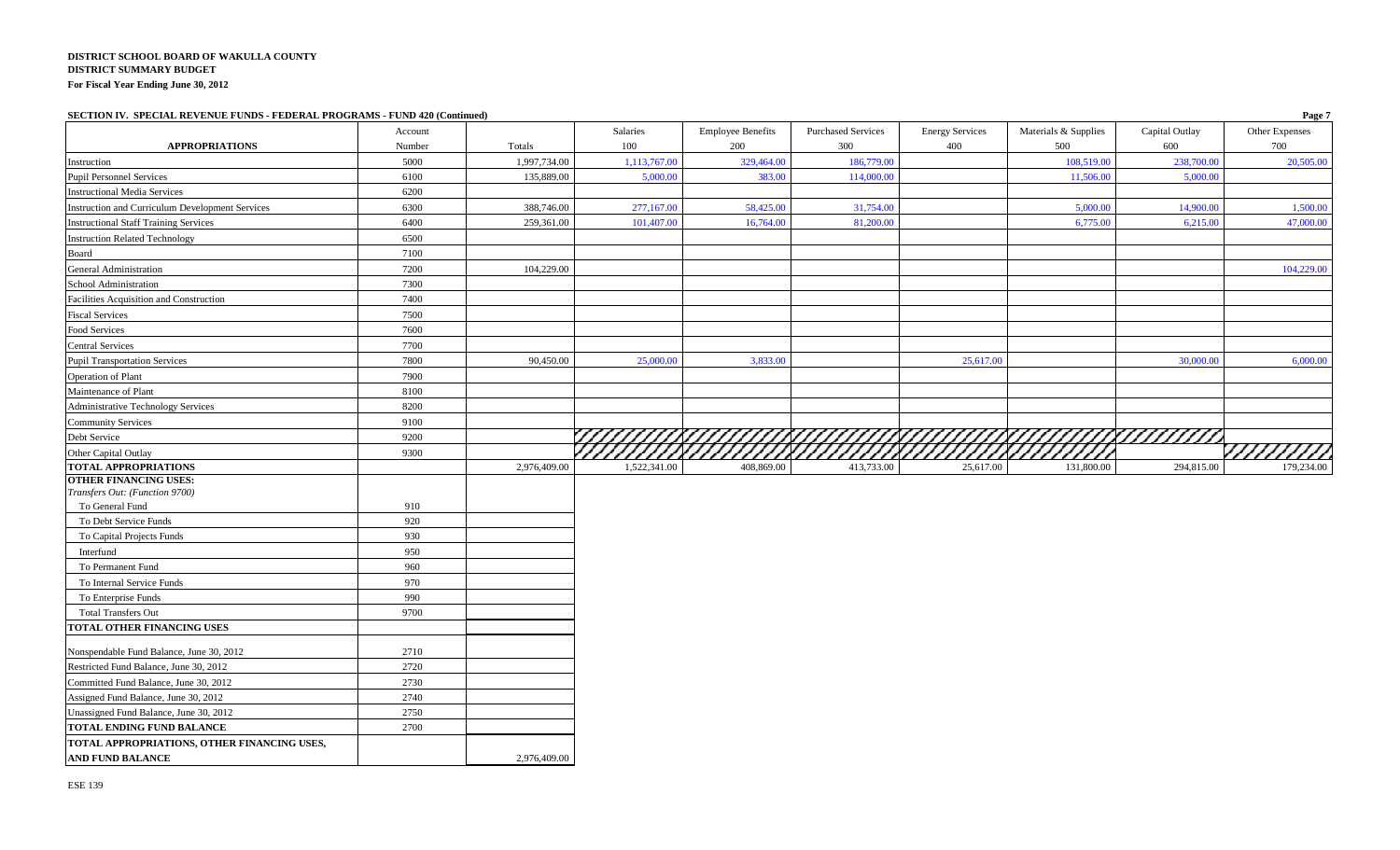# **SECTION V. SPECIAL REVENUE FUNDS - TARGETED ARRA STIMULUS FUNDS - FUND 432 Page 8**

|                                                             | Account<br>Number |           |
|-------------------------------------------------------------|-------------------|-----------|
| <b>ESTIMATED REVENUES</b><br><b>FEDERAL DIRECT:</b>         |                   |           |
|                                                             |                   |           |
| Miscellaneous Federal Direct<br><b>Total Federal Direct</b> | 3199<br>3100      |           |
|                                                             |                   |           |
| FEDERAL THROUGH STATE AND LOCAL:                            |                   |           |
| Individuals with Disabilities Education Act (IDEA)          | 3230              | 67,890.03 |
| Elementary and Secondary Education Act, Title I             | 3240              |           |
| Miscellaneous Federal Through State                         | 3299              | 1,141.74  |
| Total Federal Through State And Local                       | 3200              | 69,031.77 |
| STATE:                                                      |                   |           |
| <b>Other Miscellaneous State Revenue</b>                    | 3399              |           |
| <b>Total State</b>                                          | 3300              |           |
| LOCAL:                                                      |                   |           |
| Interest, Including Profit on Investment                    | 3430              |           |
| Gifts, Grants & Bequests                                    | 3440              |           |
| <b>Other Miscellaneous Local Sources</b>                    | 3495              |           |
| <b>Total Local</b>                                          | 3400              |           |
| <b>TOTAL ESTIMATED REVENUES</b>                             |                   | 69,031.77 |
| <b>OTHER FINANCING SOURCES:</b>                             |                   |           |
| Sale of Capital Assets                                      | 3730              |           |
| <b>Loss Recoveries</b>                                      | 3740              |           |
| Transfers In:                                               |                   |           |
| From General Fund                                           | 3610              |           |
| From Debt Service Funds                                     | 3620              |           |
| From Capital Projects Funds                                 | 3630              |           |
| Interfund                                                   | 3650              |           |
| From Permanent Fund                                         | 3660              |           |
| From Internal Service Funds                                 | 3670              |           |
| From Enterprise Funds                                       | 3690              |           |
| <b>Total Transfers In</b>                                   | 3600              |           |
| <b>TOTAL OTHER FINANCING SOURCES</b>                        |                   |           |
| Fund Balance, July 1, 2011                                  | 2800              |           |
| TOTAL ESTIMATED REVENUES, OTHER FINANCING                   |                   |           |
| <b>SOURCES, AND FUND BALANCE</b>                            |                   | 69,031.77 |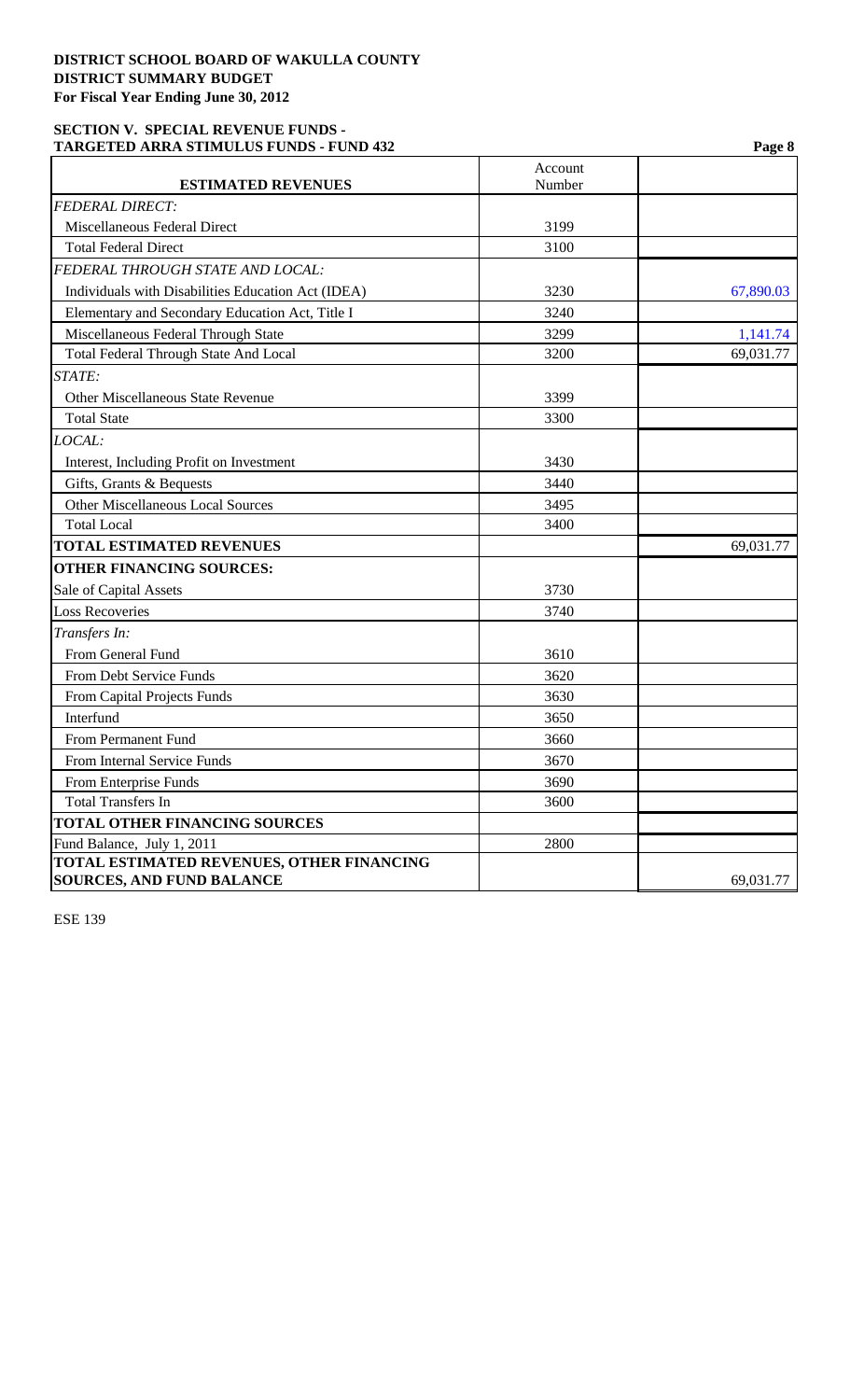**SECTION V. SPECIAL REVENUE FUNDS - TARGETED ARRA STIMULUS FUNDS - FUND 432 Page 9**

|                                                    | Account    |           | Salaries  | <b>Employee Benefits</b> | <b>Purchased Services</b> | <b>Energy Services</b> | Materials & Supplies | Capital Outlay | Other Expenses |
|----------------------------------------------------|------------|-----------|-----------|--------------------------|---------------------------|------------------------|----------------------|----------------|----------------|
| <b>APPROPRIATIONS</b>                              | Number     | Totals    | 100       | 200                      | 300                       | 400                    | 500                  | 600            | 700            |
| Instruction                                        | 5000       | 18,127.83 | 2,269.29  | 3,449.65                 | 3,978.43                  |                        | 1,282.05             | 6,715.04       | 433.37         |
| <b>Pupil Personnel Services</b>                    | 6100       | 16,413.37 | 11,611.42 | 4,301.95                 | 500.00                    |                        |                      |                |                |
| <b>Instructional Media Services</b>                | 6200       |           |           |                          |                           |                        |                      |                |                |
| Instruction and Curriculum Development Services    | 6300       |           |           |                          |                           |                        |                      |                |                |
| <b>Instructional Staff Training Services</b>       | 6400       | 26,872.07 | 1,810.00  | 979.15                   | 19,082.92                 |                        |                      | 5,000.00       |                |
| <b>Instruction Related Technology</b>              | 6500       |           |           |                          |                           |                        |                      |                |                |
| Board                                              | 7100       |           |           |                          |                           |                        |                      |                |                |
| General Administration                             | 7200       | 5,198.43  |           |                          |                           |                        |                      |                | 5,198.43       |
| School Administration                              | 7300       |           |           |                          |                           |                        |                      |                |                |
| Facilities Acquisition and Construction            | 7400       |           |           |                          |                           |                        |                      |                |                |
| <b>Fiscal Services</b>                             | 7500       |           |           |                          |                           |                        |                      |                |                |
| Food Services                                      | 7600       |           |           |                          |                           |                        |                      |                |                |
| <b>Central Services</b>                            | 7700       | 2,420.07  | 370.00    | 43.56                    | 1,953.51                  |                        |                      | 52.00          | 1.00           |
| <b>Pupil Transportation Services</b>               | 7800       |           |           |                          |                           |                        |                      |                |                |
| Operation of Plant                                 | 7900       |           |           |                          |                           |                        |                      |                |                |
| Maintenance of Plant                               | 8100       |           |           |                          |                           |                        |                      |                |                |
| Administrative Technology Services                 | 8200       |           |           |                          |                           |                        |                      |                |                |
| <b>Community Services</b>                          | 9100       |           |           |                          |                           |                        |                      |                |                |
| Debt Service                                       | 9200       |           |           |                          |                           |                        |                      |                |                |
| Other Capital Outlay                               | 9300       |           |           |                          |                           |                        |                      |                | 7777777777     |
| <b>TOTAL APPROPRIATIONS</b>                        |            | 69,031.77 | 16,060.71 | 8,774.31                 | 25,514.86                 |                        | 1,282.05             | 11,767.04      | 5,632.80       |
| <b>OTHER FINANCING USES:</b>                       |            |           |           |                          |                           |                        |                      |                |                |
| Transfers Out: (Function 9700)                     |            |           |           |                          |                           |                        |                      |                |                |
| To General Fund                                    | 910<br>920 |           |           |                          |                           |                        |                      |                |                |
| To Debt Service Funds<br>To Capital Projects Funds | 930        |           |           |                          |                           |                        |                      |                |                |
| Interfund                                          | 950        |           |           |                          |                           |                        |                      |                |                |
| To Permanent Fund                                  | 960        |           |           |                          |                           |                        |                      |                |                |
| To Internal Service Funds                          | 970        |           |           |                          |                           |                        |                      |                |                |
| To Enterprise Funds                                | 990        |           |           |                          |                           |                        |                      |                |                |
| <b>Total Transfers Out</b>                         | 9700       |           |           |                          |                           |                        |                      |                |                |
| TOTAL OTHER FINANCING USES                         |            |           |           |                          |                           |                        |                      |                |                |
| Nonspendable Fund Balance, June 30, 2012           | 2710       |           |           |                          |                           |                        |                      |                |                |
| Restricted Fund Balance, June 30, 2012             | 2720       |           |           |                          |                           |                        |                      |                |                |
| Committed Fund Balance, June 30, 2012              | 2730       |           |           |                          |                           |                        |                      |                |                |
| Assigned Fund Balance, June 30, 2012               | 2740       |           |           |                          |                           |                        |                      |                |                |
| Unassigned Fund Balance, June 30, 2012             | 2750       |           |           |                          |                           |                        |                      |                |                |
| <b>TOTAL ENDING FUND BALANCE</b>                   | 2700       |           |           |                          |                           |                        |                      |                |                |
| TOTAL APPROPRIATIONS, OTHER FINANCING USES,        |            |           |           |                          |                           |                        |                      |                |                |
| <b>AND FUND BALANCE</b>                            |            | 69,031.77 |           |                          |                           |                        |                      |                |                |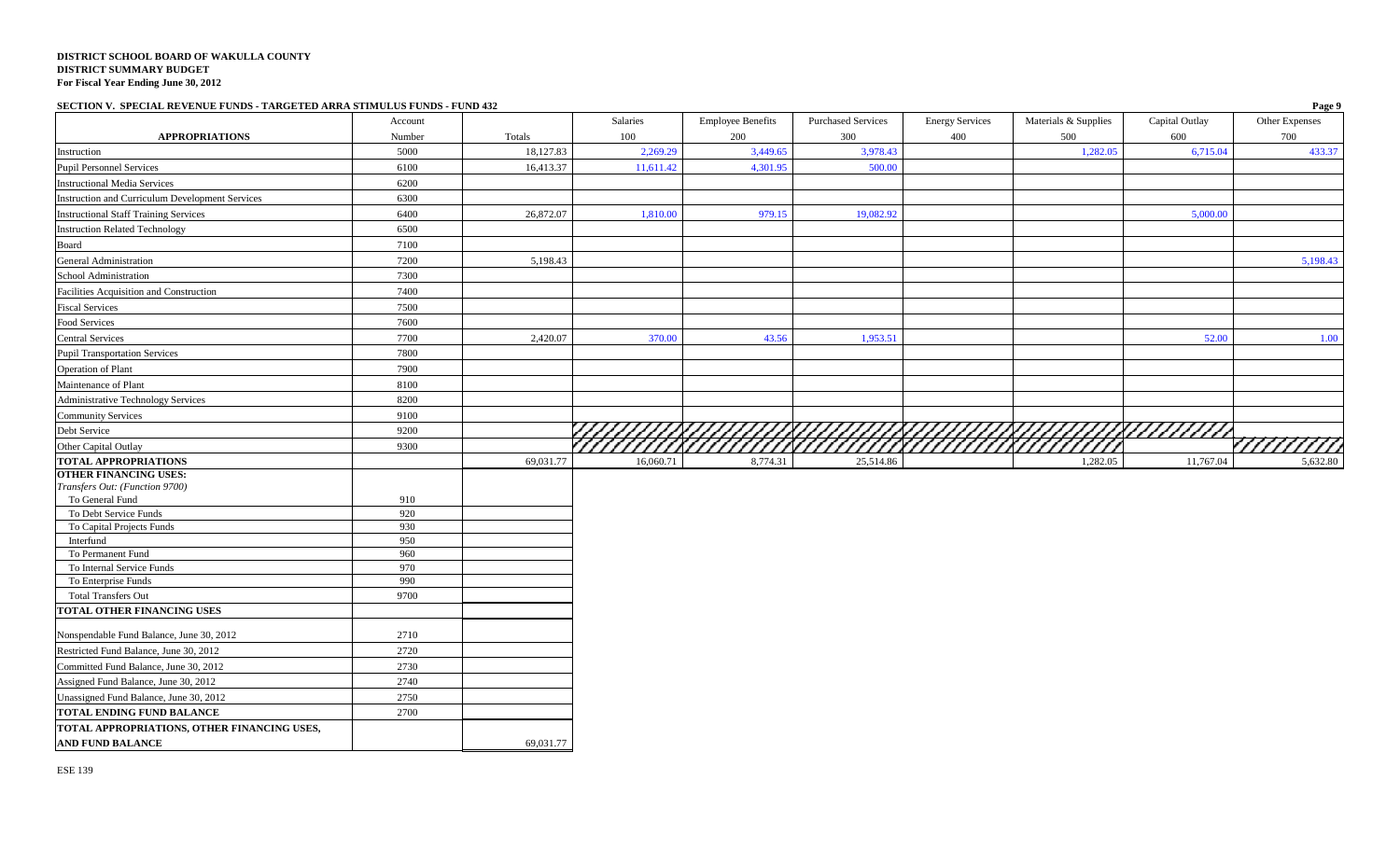### **SECTION V. SPECIAL REVENUE FUNDS - OTHER ARRA STIMULUS GRANTS - FUND 433 Page 10**

|                                              | Account |  |
|----------------------------------------------|---------|--|
| <b>ESTIMATED REVENUES</b>                    | Number  |  |
| <b>FEDERAL DIRECT:</b>                       |         |  |
| Miscellaneous Federal Direct                 | 3199    |  |
| <b>Total Federal Direct</b>                  | 3100    |  |
| <b>FEDERAL THROUGH STATE AND LOCAL:</b>      |         |  |
| <b>Other Food Services</b>                   | 3269    |  |
| Miscellaneous Federal Through State          | 3299    |  |
| <b>Total Federal Through State And Local</b> | 3200    |  |
| STATE:                                       |         |  |
| <b>Other Miscellaneous State Revenue</b>     | 3399    |  |
| <b>Total State</b>                           | 3300    |  |
| LOCAL:                                       |         |  |
| Interest, Including Profit on Investment     | 3430    |  |
| Gifts, Grants & Bequests                     | 3440    |  |
| <b>Other Miscellaneous Local Sources</b>     | 3495    |  |
| <b>Total Local</b>                           | 3400    |  |
| <b>TOTAL ESTIMATED REVENUES</b>              |         |  |
| <b>OTHER FINANCING SOURCES:</b>              |         |  |
| Sale of Capital Assets                       | 3730    |  |
| <b>Loss Recoveries</b>                       | 3740    |  |
| Transfers In:                                |         |  |
| From General Fund                            | 3610    |  |
| From Debt Service Funds                      | 3620    |  |
| From Capital Projects Funds                  | 3630    |  |
| Interfund                                    | 3650    |  |
| From Permanent Fund                          | 3660    |  |
| From Internal Service Funds                  | 3670    |  |
| From Enterprise Funds                        | 3690    |  |
| <b>Total Transfers In</b>                    | 3600    |  |
| <b>TOTAL OTHER FINANCING SOURCES</b>         |         |  |
| Fund Balance, July 1, 2011                   | 2800    |  |
| TOTAL ESTIMATED REVENUES, OTHER FINANCING    |         |  |
| <b>SOURCES, AND FUND BALANCE</b>             |         |  |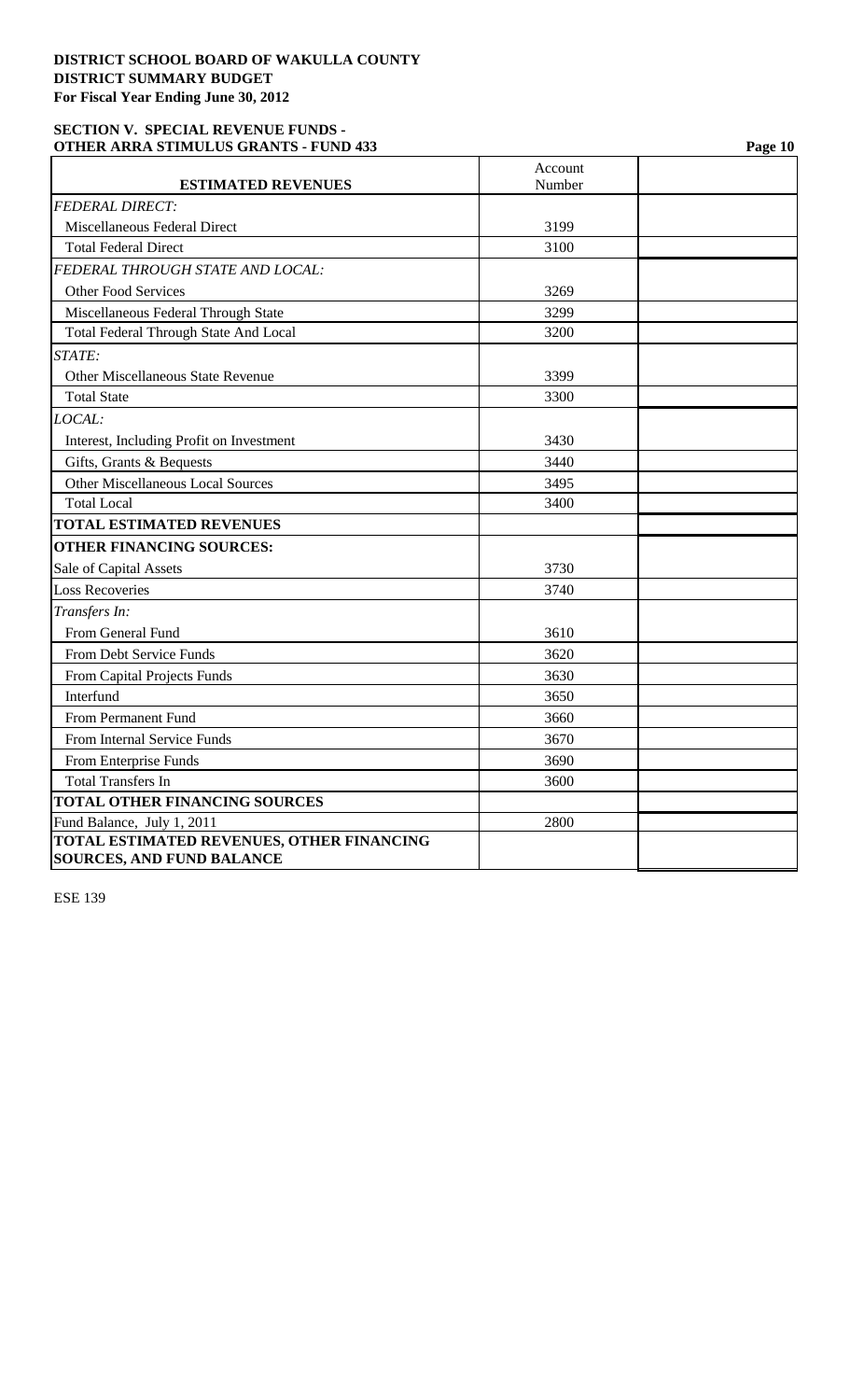**SECTION V. SPECIAL REVENUE FUNDS - OTHER ARRA STIMULUS GRANTS - FUND 433 Page 11**

|                                                 | Account |        | Salaries | <b>Employee Benefits</b> | <b>Purchased Services</b> | <b>Energy Services</b> | Materials & Supplies | Capital Outlay | Other Expenses |
|-------------------------------------------------|---------|--------|----------|--------------------------|---------------------------|------------------------|----------------------|----------------|----------------|
| <b>APPROPRIATIONS</b>                           | Number  | Totals | 100      | 200                      | 300                       | 400                    | 500                  | 600            | 700            |
| Instruction                                     | 5000    |        |          |                          |                           |                        |                      |                |                |
| <b>Pupil Personnel Services</b>                 | 6100    |        |          |                          |                           |                        |                      |                |                |
| <b>Instructional Media Services</b>             | 6200    |        |          |                          |                           |                        |                      |                |                |
| Instruction and Curriculum Development Services | 6300    |        |          |                          |                           |                        |                      |                |                |
| <b>Instructional Staff Training Services</b>    | 6400    |        |          |                          |                           |                        |                      |                |                |
| <b>Instruction Related Technology</b>           | 6500    |        |          |                          |                           |                        |                      |                |                |
| Board                                           | 7100    |        |          |                          |                           |                        |                      |                |                |
| General Administration                          | 7200    |        |          |                          |                           |                        |                      |                |                |
| School Administration                           | 7300    |        |          |                          |                           |                        |                      |                |                |
| Facilities Acquisition and Construction         | 7400    |        |          |                          |                           |                        |                      |                |                |
| <b>Fiscal Services</b>                          | 7500    |        |          |                          |                           |                        |                      |                |                |
| Food Services                                   | 7600    |        |          |                          |                           |                        |                      |                |                |
| <b>Central Services</b>                         | 7700    |        |          |                          |                           |                        |                      |                |                |
| <b>Pupil Transportation Services</b>            | 7800    |        |          |                          |                           |                        |                      |                |                |
| Operation of Plant                              | 7900    |        |          |                          |                           |                        |                      |                |                |
| Maintenance of Plant                            | 8100    |        |          |                          |                           |                        |                      |                |                |
| Administrative Technology Services              | 8200    |        |          |                          |                           |                        |                      |                |                |
| <b>Community Services</b>                       | 9100    |        |          |                          |                           |                        |                      |                |                |
| Debt Service                                    | 9200    |        |          |                          |                           |                        |                      |                |                |
| Other Capital Outlay                            | 9300    |        |          |                          |                           |                        |                      |                | 7777777777     |
| <b>TOTAL APPROPRIATIONS</b>                     |         |        |          |                          |                           |                        |                      |                |                |
| <b>OTHER FINANCING USES:</b>                    |         |        |          |                          |                           |                        |                      |                |                |
| Transfers Out: (Function 9700)                  |         |        |          |                          |                           |                        |                      |                |                |
| To General Fund                                 | 910     |        |          |                          |                           |                        |                      |                |                |
| To Debt Service Funds                           | 920     |        |          |                          |                           |                        |                      |                |                |
| To Capital Projects Funds                       | 930     |        |          |                          |                           |                        |                      |                |                |
| Interfund                                       | 950     |        |          |                          |                           |                        |                      |                |                |
| To Permanent Fund                               | 960     |        |          |                          |                           |                        |                      |                |                |
| To Internal Service Funds                       | 970     |        |          |                          |                           |                        |                      |                |                |
| To Enterprise Funds                             | 990     |        |          |                          |                           |                        |                      |                |                |
| Total Transfers Out                             | 9700    |        |          |                          |                           |                        |                      |                |                |
| <b>TOTAL OTHER FINANCING USES</b>               |         |        |          |                          |                           |                        |                      |                |                |
| Nonspendable Fund Balance, June 30, 2012        | 2710    |        |          |                          |                           |                        |                      |                |                |
| Restricted Fund Balance, June 30, 2012          | 2720    |        |          |                          |                           |                        |                      |                |                |
| Committed Fund Balance, June 30, 2012           | 2730    |        |          |                          |                           |                        |                      |                |                |
| Assigned Fund Balance, June 30, 2012            | 2740    |        |          |                          |                           |                        |                      |                |                |
| Unassigned Fund Balance, June 30, 2012          | 2750    |        |          |                          |                           |                        |                      |                |                |
| <b>TOTAL ENDING FUND BALANCE</b>                | 2700    |        |          |                          |                           |                        |                      |                |                |
| TOTAL APPROPRIATIONS, OTHER FINANCING USES,     |         |        |          |                          |                           |                        |                      |                |                |
| <b>AND FUND BALANCE</b>                         |         |        |          |                          |                           |                        |                      |                |                |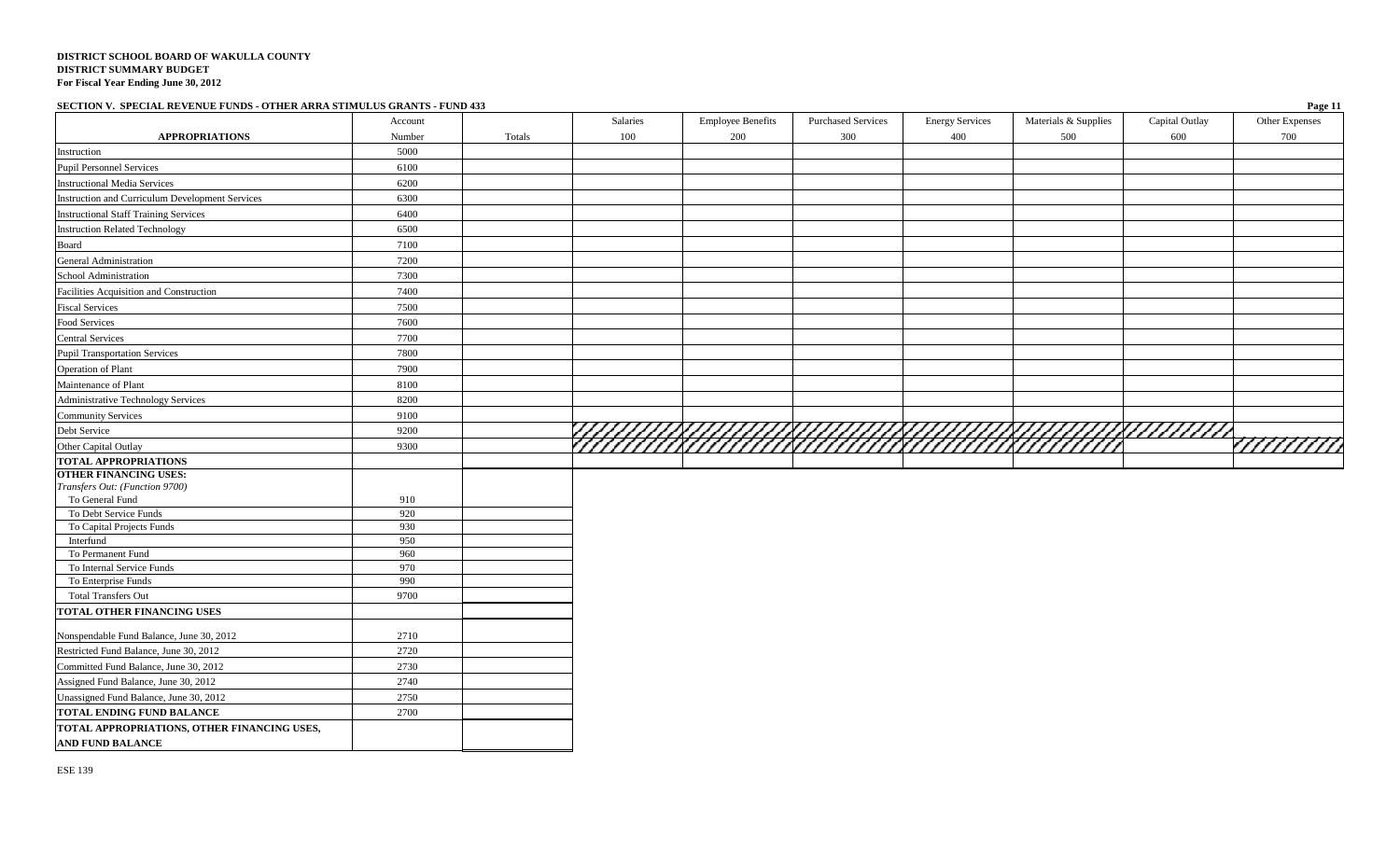#### **SECTION V. SPECIAL REVENUE FUNDS -**  RACE TO THE TOP - FUND 434 **Page 12 Page 12**

|                                              | Account |            |
|----------------------------------------------|---------|------------|
| <b>ESTIMATED REVENUES</b>                    | Number  |            |
| <b>FEDERAL DIRECT:</b>                       |         |            |
| Miscellaneous Federal Direct                 | 3199    |            |
| <b>Total Federal Direct</b>                  | 3100    |            |
| FEDERAL THROUGH STATE AND LOCAL:             |         |            |
| Race to the Top                              | 3214    | 101,969.40 |
| Miscellaneous Federal Through State          | 3299    |            |
| <b>Total Federal Through State And Local</b> | 3200    | 101,969.40 |
| STATE:                                       |         |            |
| <b>Other Miscellaneous State Revenue</b>     | 3399    |            |
| <b>Total State</b>                           | 3300    |            |
| LOCAL:                                       |         |            |
| Interest, Including Profit on Investment     | 3430    |            |
| Gifts, Grants & Bequests                     | 3440    |            |
| <b>Other Miscellaneous Local Sources</b>     | 3495    |            |
| <b>Total Local</b>                           | 3400    |            |
| <b>TOTAL ESTIMATED REVENUES</b>              |         | 101,969.40 |
| <b>OTHER FINANCING SOURCES:</b>              |         |            |
| Sale of Capital Assets                       | 3730    |            |
| <b>Loss Recoveries</b>                       | 3740    |            |
| Transfers In:                                |         |            |
| From General Fund                            | 3610    |            |
| From Debt Service Funds                      | 3620    |            |
| From Capital Projects Funds                  | 3630    |            |
| Interfund                                    | 3650    |            |
| From Permanent Fund                          | 3660    |            |
| From Internal Service Funds                  | 3670    |            |
| From Enterprise Funds                        | 3690    |            |
| <b>Total Transfers In</b>                    | 3600    |            |
| <b>TOTAL OTHER FINANCING SOURCES</b>         |         |            |
| Fund Balance, July 1, 2011                   | 2800    |            |
| TOTAL ESTIMATED REVENUES, OTHER FINANCING    |         |            |
| <b>SOURCES, AND FUND BALANCE</b>             |         | 101,969.40 |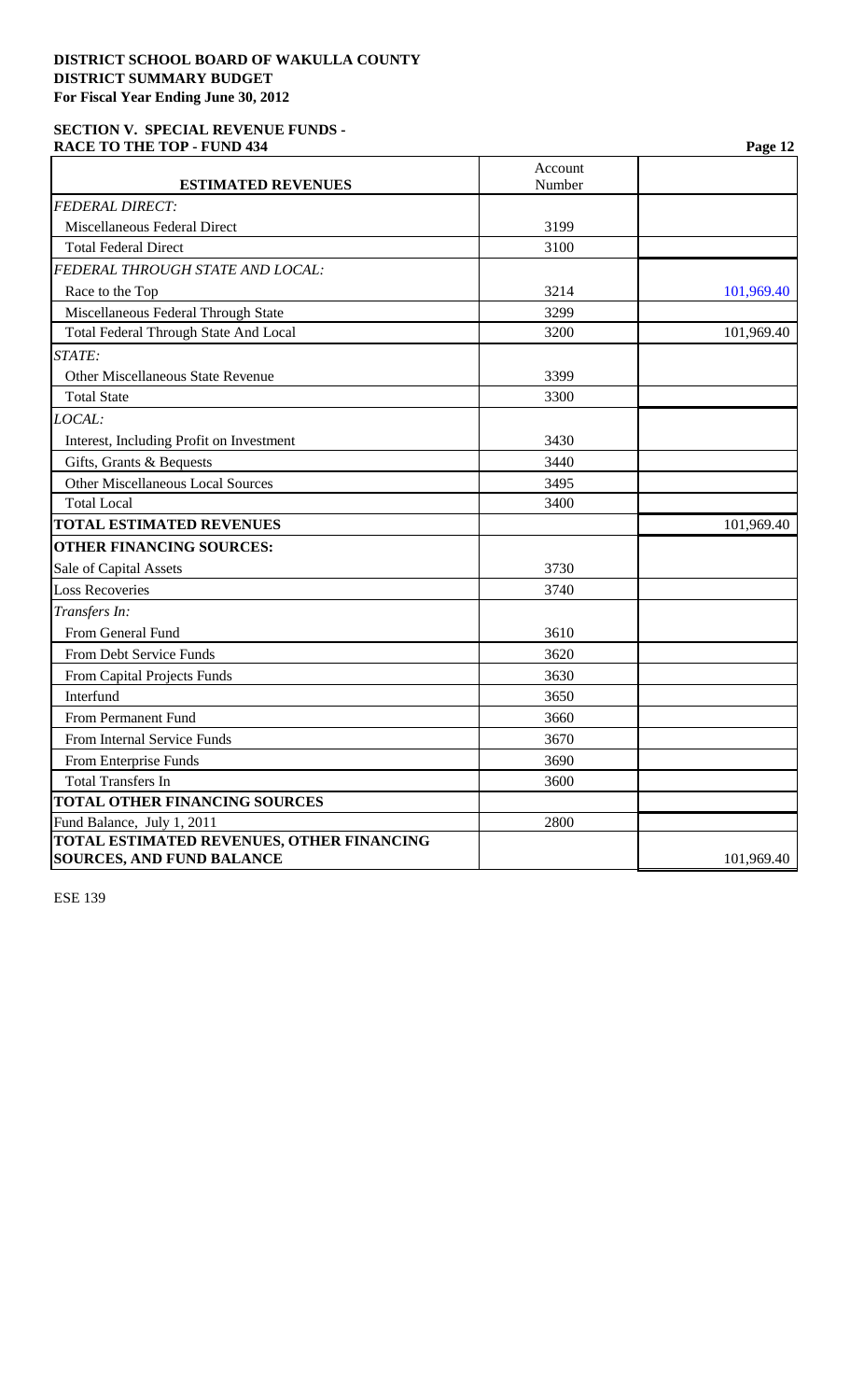**SECTION V. SPECIAL REVENUE FUNDS - RACE TO THE TOP - FUND 434 Page 13**

|                                                 | Account |            | Salaries  | <b>Employee Benefits</b> | <b>Purchased Services</b> | <b>Energy Services</b> | Materials & Supplies | Capital Outlay | $  -$<br>Other Expenses |
|-------------------------------------------------|---------|------------|-----------|--------------------------|---------------------------|------------------------|----------------------|----------------|-------------------------|
| <b>APPROPRIATIONS</b>                           | Number  | Totals     | 100       | 200                      | 300                       | 400                    | 500                  | 600            | 700                     |
| Instruction                                     | 5000    | 44,000.00  |           |                          | 3,000.00                  |                        | 9,000.00             | 30,000.00      | 2,000.00                |
| <b>Pupil Personnel Services</b>                 | 6100    |            |           |                          |                           |                        |                      |                |                         |
| <b>Instructional Media Services</b>             | 6200    |            |           |                          |                           |                        |                      |                |                         |
| Instruction and Curriculum Development Services | 6300    |            |           |                          |                           |                        |                      |                |                         |
| <b>Instructional Staff Training Services</b>    | 6400    | 47,969.40  | 35,769.40 | 3,087.00                 | 7,900.00                  |                        |                      |                | 1,213.00                |
| <b>Instruction Related Technology</b>           | 6500    |            |           |                          |                           |                        |                      |                |                         |
| Board                                           | 7100    |            |           |                          |                           |                        |                      |                |                         |
| General Administration                          | 7200    |            |           |                          |                           |                        |                      |                |                         |
| School Administration                           | 7300    |            |           |                          |                           |                        |                      |                |                         |
| Facilities Acquisition and Construction         | 7400    |            |           |                          |                           |                        |                      |                |                         |
| <b>Fiscal Services</b>                          | 7500    |            |           |                          |                           |                        |                      |                |                         |
| Food Services                                   | 7600    |            |           |                          |                           |                        |                      |                |                         |
| <b>Central Services</b>                         | 7700    | 10,000.00  |           |                          | 10,000.00                 |                        |                      |                |                         |
| <b>Pupil Transportation Services</b>            | 7800    |            |           |                          |                           |                        |                      |                |                         |
| Operation of Plant                              | 7900    |            |           |                          |                           |                        |                      |                |                         |
| Maintenance of Plant                            | 8100    |            |           |                          |                           |                        |                      |                |                         |
| Administrative Technology Services              | 8200    |            |           |                          |                           |                        |                      |                |                         |
| <b>Community Services</b>                       | 9100    |            |           |                          |                           |                        |                      |                |                         |
| Debt Service                                    | 9200    |            |           |                          |                           |                        |                      |                |                         |
| Other Capital Outlay                            | 9300    |            |           |                          |                           |                        |                      |                | <u>/////////</u>        |
| <b>TOTAL APPROPRIATIONS</b>                     |         | 101,969.40 | 35,769.40 | 3,087.00                 | 20,900.00                 |                        | 9,000.00             | 30,000.00      | 3,213.00                |
| <b>OTHER FINANCING USES:</b>                    |         |            |           |                          |                           |                        |                      |                |                         |
| Transfers Out: (Function 9700)                  |         |            |           |                          |                           |                        |                      |                |                         |
| To General Fund                                 | 910     |            |           |                          |                           |                        |                      |                |                         |
| To Debt Service Funds                           | 920     |            |           |                          |                           |                        |                      |                |                         |
| To Capital Projects Funds                       | 930     |            |           |                          |                           |                        |                      |                |                         |
| Interfund                                       | 950     |            |           |                          |                           |                        |                      |                |                         |
| To Permanent Fund                               | 960     |            |           |                          |                           |                        |                      |                |                         |
| To Internal Service Funds                       | 970     |            |           |                          |                           |                        |                      |                |                         |
| To Enterprise Funds                             | 990     |            |           |                          |                           |                        |                      |                |                         |
| <b>Total Transfers Out</b>                      | 9700    |            |           |                          |                           |                        |                      |                |                         |
| <b>TOTAL OTHER FINANCING USES</b>               |         |            |           |                          |                           |                        |                      |                |                         |
| Nonspendable Fund Balance, June 30, 2012        | 2710    |            |           |                          |                           |                        |                      |                |                         |
| Restricted Fund Balance, June 30, 2012          | 2720    |            |           |                          |                           |                        |                      |                |                         |
| Committed Fund Balance, June 30, 2012           | 2730    |            |           |                          |                           |                        |                      |                |                         |
| Assigned Fund Balance, June 30, 2012            | 2740    |            |           |                          |                           |                        |                      |                |                         |
| Unassigned Fund Balance, June 30, 2012          | 2750    |            |           |                          |                           |                        |                      |                |                         |
| <b>TOTAL ENDING FUND BALANCE</b>                | 2700    |            |           |                          |                           |                        |                      |                |                         |
| TOTAL APPROPRIATIONS, OTHER FINANCING USES,     |         |            |           |                          |                           |                        |                      |                |                         |
| <b>AND FUND BALANCE</b>                         |         | 101,969.40 |           |                          |                           |                        |                      |                |                         |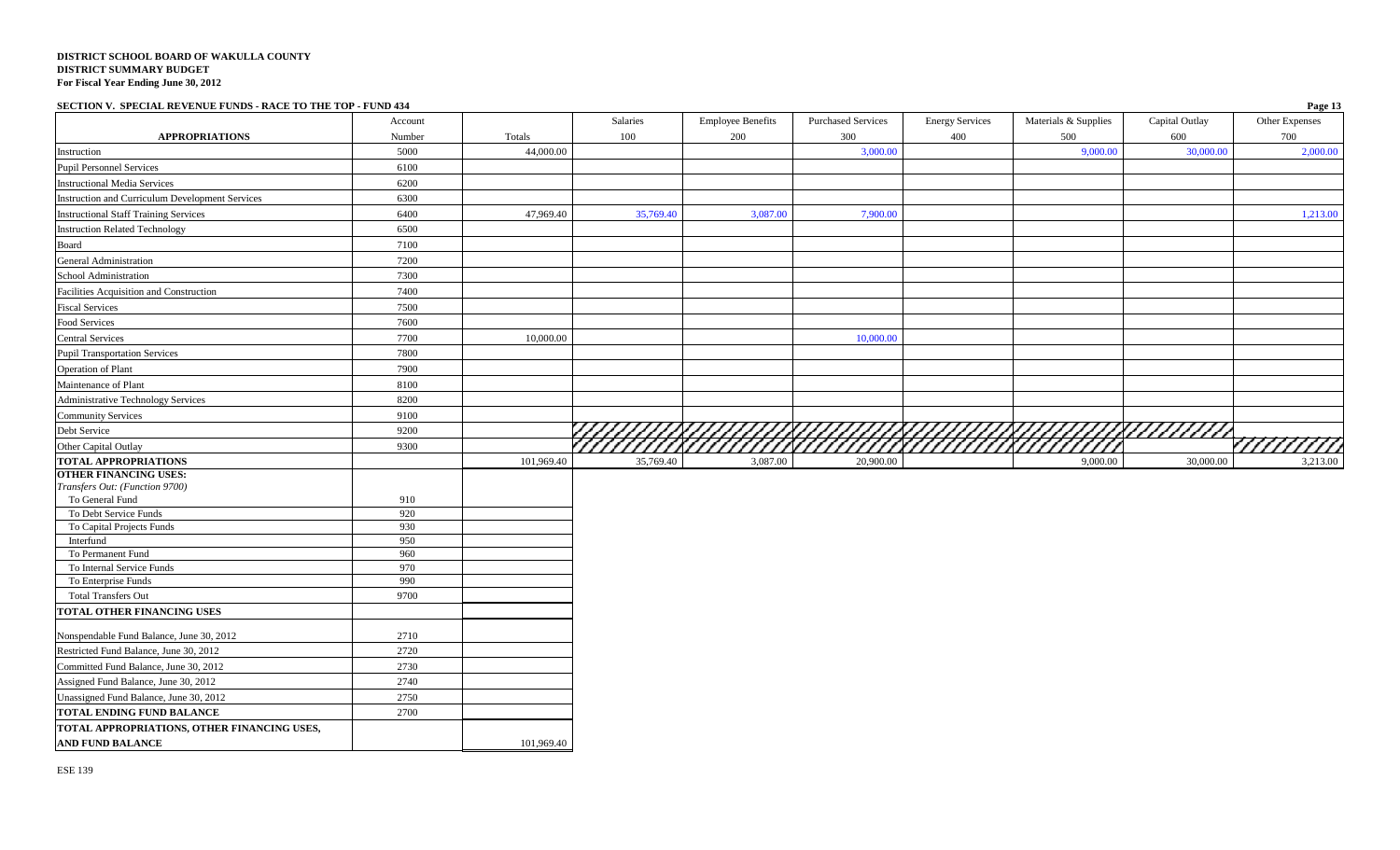#### **SECTION V. SPECIAL REVENUE FUNDS - EDUCATION JOBS ACT - FUND 435 Page 14**

|                                           | Account |  |
|-------------------------------------------|---------|--|
| <b>ESTIMATED REVENUES</b>                 | Number  |  |
| <b>FEDERAL DIRECT:</b>                    |         |  |
| Miscellaneous Federal Direct              | 3199    |  |
| <b>Total Federal Direct</b>               | 3100    |  |
| FEDERAL THROUGH STATE AND LOCAL:          |         |  |
| <b>Education Jobs Act</b>                 | 3215    |  |
| Miscellaneous Federal Through State       | 3299    |  |
| Total Federal Through State And Local     | 3200    |  |
| STATE:                                    |         |  |
| Other Miscellaneous State Revenue         | 3399    |  |
| <b>Total State</b>                        | 3300    |  |
| LOCAL:                                    |         |  |
| Interest, Including Profit on Investment  | 3430    |  |
| Gifts, Grants & Bequests                  | 3440    |  |
| <b>Other Miscellaneous Local Sources</b>  | 3495    |  |
| <b>Total Local</b>                        | 3400    |  |
| <b>TOTAL ESTIMATED REVENUES</b>           |         |  |
| <b>OTHER FINANCING SOURCES:</b>           |         |  |
| Sale of Capital Assets                    | 3730    |  |
| <b>Loss Recoveries</b>                    | 3740    |  |
| Transfers In:                             |         |  |
| From General Fund                         | 3610    |  |
| From Debt Service Funds                   | 3620    |  |
| From Capital Projects Funds               | 3630    |  |
| Interfund                                 | 3650    |  |
| From Permanent Fund                       | 3660    |  |
| From Internal Service Funds               | 3670    |  |
| From Enterprise Funds                     | 3690    |  |
| <b>Total Transfers In</b>                 | 3600    |  |
| <b>TOTAL OTHER FINANCING SOURCES</b>      |         |  |
| Fund Balance, July 1, 2011                | 2800    |  |
| TOTAL ESTIMATED REVENUES, OTHER FINANCING |         |  |
| <b>SOURCES, AND FUND BALANCE</b>          |         |  |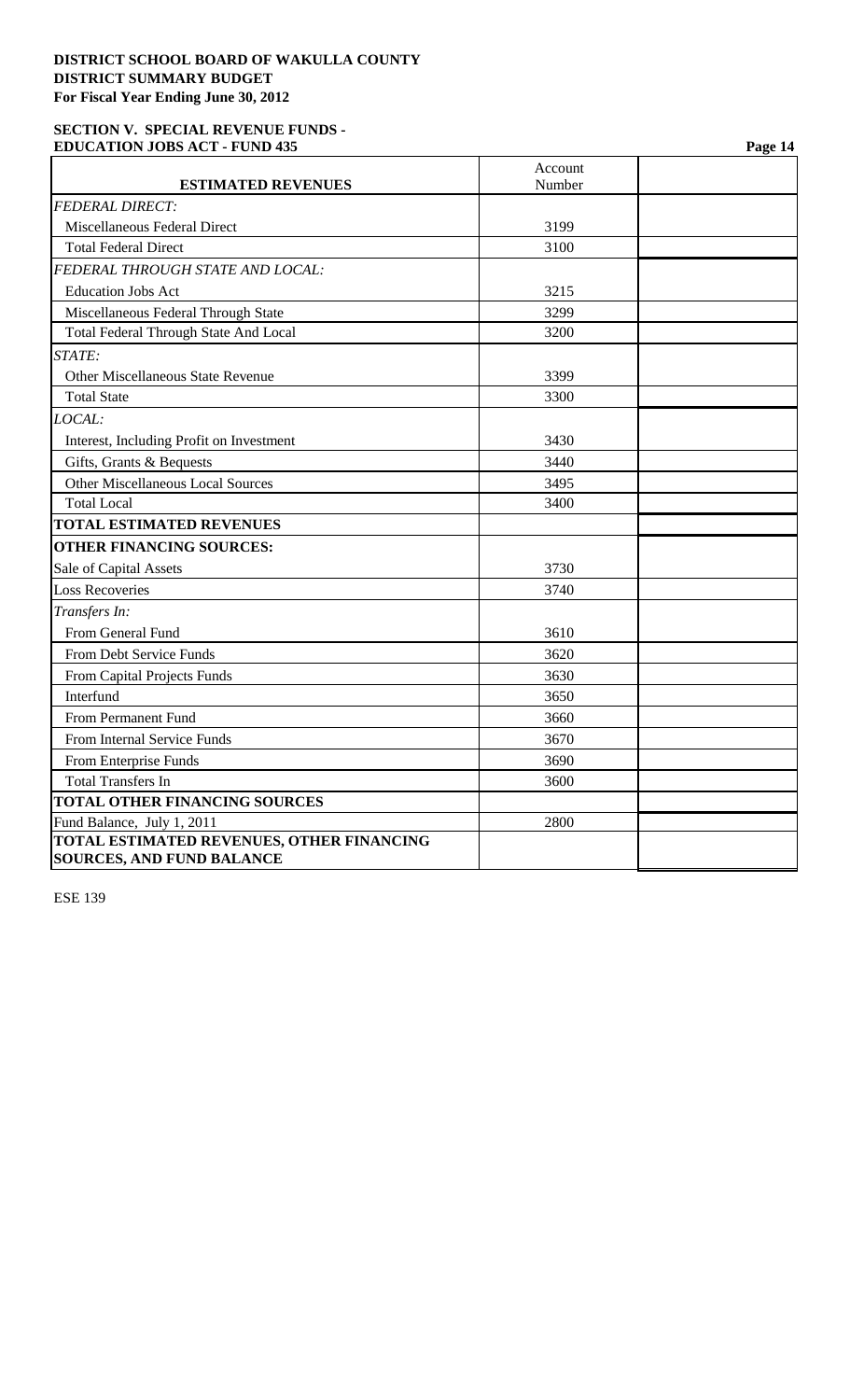**SECTION V. SPECIAL REVENUE FUNDS - EDUCATION JOBS ACT - FUND 435 Page 15**

|                                                                        | Account    |        | Salaries | <b>Employee Benefits</b> | <b>Purchased Services</b> | <b>Energy Services</b> | Materials & Supplies | Capital Outlay | Other Expenses |
|------------------------------------------------------------------------|------------|--------|----------|--------------------------|---------------------------|------------------------|----------------------|----------------|----------------|
| <b>APPROPRIATIONS</b>                                                  | Number     | Totals | 100      | 200                      | 300                       | 400                    | 500                  | 600            | 700            |
| Instruction                                                            | 5000       |        |          |                          |                           |                        |                      |                |                |
| <b>Pupil Personnel Services</b>                                        | 6100       |        |          |                          |                           |                        |                      |                |                |
| <b>Instructional Media Services</b>                                    | 6200       |        |          |                          |                           |                        |                      |                |                |
| Instruction and Curriculum Development Services                        | 6300       |        |          |                          |                           |                        |                      |                |                |
| <b>Instructional Staff Training Services</b>                           | 6400       |        |          |                          |                           |                        |                      |                |                |
| <b>Instruction Related Technology</b>                                  | 6500       |        |          |                          |                           |                        |                      |                |                |
| Board                                                                  | 7100       |        |          |                          |                           |                        |                      |                |                |
| General Administration                                                 | 7200       |        |          |                          |                           |                        |                      |                |                |
| School Administration                                                  | 7300       |        |          |                          |                           |                        |                      |                |                |
| Facilities Acquisition and Construction                                | 7400       |        |          |                          |                           |                        |                      |                |                |
| <b>Fiscal Services</b>                                                 | 7500       |        |          |                          |                           |                        |                      |                |                |
| Food Services                                                          | 7600       |        |          |                          |                           |                        |                      |                |                |
| <b>Central Services</b>                                                | 7700       |        |          |                          |                           |                        |                      |                |                |
| <b>Pupil Transportation Services</b>                                   | 7800       |        |          |                          |                           |                        |                      |                |                |
| Operation of Plant                                                     | 7900       |        |          |                          |                           |                        |                      |                |                |
| Maintenance of Plant                                                   | 8100       |        |          |                          |                           |                        |                      |                |                |
| Administrative Technology Services                                     | 8200       |        |          |                          |                           |                        |                      |                |                |
| <b>Community Services</b>                                              | 9100       |        |          |                          |                           |                        |                      |                |                |
| Debt Service                                                           | 9200       |        |          |                          |                           |                        |                      |                |                |
| Other Capital Outlay                                                   | 9300       |        |          |                          |                           |                        |                      |                | 7777777777     |
| <b>TOTAL APPROPRIATIONS</b>                                            |            |        |          |                          |                           |                        |                      |                |                |
| <b>OTHER FINANCING USES:</b>                                           |            |        |          |                          |                           |                        |                      |                |                |
| Transfers Out: (Function 9700)                                         |            |        |          |                          |                           |                        |                      |                |                |
| To General Fund                                                        | 910        |        |          |                          |                           |                        |                      |                |                |
| To Debt Service Funds                                                  | 920        |        |          |                          |                           |                        |                      |                |                |
| To Capital Projects Funds                                              | 930        |        |          |                          |                           |                        |                      |                |                |
| Interfund                                                              | 950        |        |          |                          |                           |                        |                      |                |                |
| To Permanent Fund                                                      | 960<br>970 |        |          |                          |                           |                        |                      |                |                |
| To Internal Service Funds                                              | 990        |        |          |                          |                           |                        |                      |                |                |
| To Enterprise Funds<br><b>Total Transfers Out</b>                      | 9700       |        |          |                          |                           |                        |                      |                |                |
| <b>TOTAL OTHER FINANCING USES</b>                                      |            |        |          |                          |                           |                        |                      |                |                |
|                                                                        |            |        |          |                          |                           |                        |                      |                |                |
| Nonspendable Fund Balance, June 30, 2012                               | 2710       |        |          |                          |                           |                        |                      |                |                |
| Restricted Fund Balance, June 30, 2012                                 | 2720       |        |          |                          |                           |                        |                      |                |                |
| Committed Fund Balance, June 30, 2012                                  | 2730       |        |          |                          |                           |                        |                      |                |                |
| Assigned Fund Balance, June 30, 2012                                   | 2740       |        |          |                          |                           |                        |                      |                |                |
| Unassigned Fund Balance, June 30, 2012                                 | 2750       |        |          |                          |                           |                        |                      |                |                |
| <b>TOTAL ENDING FUND BALANCE</b>                                       | 2700       |        |          |                          |                           |                        |                      |                |                |
| TOTAL APPROPRIATIONS, OTHER FINANCING USES,<br><b>AND FUND BALANCE</b> |            |        |          |                          |                           |                        |                      |                |                |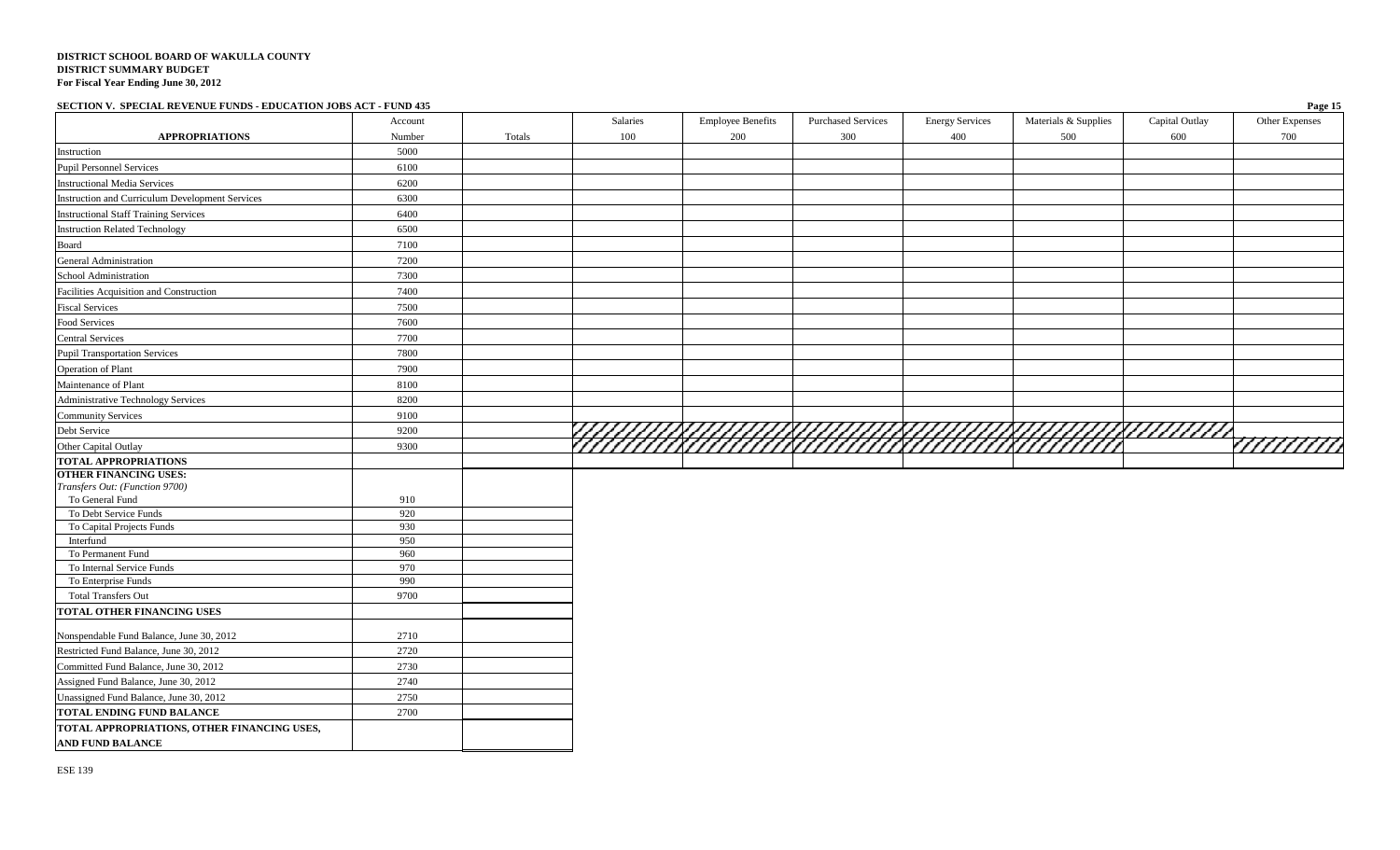| <b>SECTION VI. SPECIAL REVENUE FUND - MISCELLANEOUS - FUND 490</b> |         | Page 16 |  |  |
|--------------------------------------------------------------------|---------|---------|--|--|
|                                                                    | Account |         |  |  |
| <b>ESTIMATED REVENUES</b>                                          | Number  |         |  |  |
| Federal Through Local                                              | 3280    |         |  |  |
| Interest, Including Profit on Investment                           | 3430    |         |  |  |
| Gifts, Grants and Bequests                                         | 3440    |         |  |  |
| Other Miscellaneous Local Sources                                  | 3495    |         |  |  |
| <b>TOTAL ESTIMATED REVENUES</b>                                    | 3000    |         |  |  |
| <b>OTHER FINANCING SOURCES</b>                                     |         |         |  |  |
| Transfers In:                                                      |         |         |  |  |
| From General Fund                                                  | 3610    |         |  |  |
| From Debt Service Funds                                            | 3620    |         |  |  |
| From Capital Projects Funds                                        | 3630    |         |  |  |
| Interfund                                                          | 3650    |         |  |  |
| From Permanent Fund                                                | 3660    |         |  |  |
| From Internal Service Funds                                        | 3670    |         |  |  |
| From Enterprise Funds                                              | 3690    |         |  |  |
| <b>Total Transfers In</b>                                          | 3600    |         |  |  |
| <b>TOTAL OTHER FINANCING SOURCES</b>                               |         |         |  |  |
|                                                                    |         |         |  |  |
| Fund Balance, July 1, 2011                                         | 2800    |         |  |  |
| TOTAL ESTIMATED REVENUES, OTHER FINANCING                          |         |         |  |  |
| <b>SOURCES AND FUND BALANCE</b>                                    |         |         |  |  |
|                                                                    |         |         |  |  |
|                                                                    |         |         |  |  |
| <b>APPROPRIATIONS</b>                                              |         |         |  |  |
| Instruction                                                        | 5000    |         |  |  |
| <b>Pupil Personnel Services</b>                                    | 6100    |         |  |  |
| <b>Instructional Media Services</b>                                | 6200    |         |  |  |
| <b>Instruction and Curriculum Development Services</b>             | 6300    |         |  |  |
| <b>Instructional Staff Training Services</b>                       | 6400    |         |  |  |
| <b>Instruction Related Technology</b>                              | 6500    |         |  |  |
| Board                                                              | 7100    |         |  |  |
| General Administration                                             | 7200    |         |  |  |
| School Administration                                              | 7300    |         |  |  |
| Facilities Acquisition and Construction                            | 7400    |         |  |  |
| <b>Fiscal Services</b>                                             | 7500    |         |  |  |
| <b>Central Services</b>                                            | 7700    |         |  |  |
| <b>Pupil Transportation Services</b>                               | 7800    |         |  |  |
| Operation of Plant                                                 | 7900    |         |  |  |
| Maintenance of Plant                                               | 8100    |         |  |  |
| <b>Administrative Technology Services</b>                          | 8200    |         |  |  |
| <b>Community Services</b>                                          | 9100    |         |  |  |
| Other Capital Outlay                                               | 9300    |         |  |  |
| <b>TOTAL APPROPRIATIONS</b>                                        |         |         |  |  |
| <b>OTHER FINANCING USES:</b>                                       |         |         |  |  |
| Transfers Out: (Function 9700)<br>To General Fund                  | 910     |         |  |  |
| To Debt Service Funds                                              | 920     |         |  |  |
|                                                                    | 930     |         |  |  |
| To Capital Projects Funds                                          |         |         |  |  |
| Interfund                                                          | 950     |         |  |  |
| To Permanent Fund                                                  | 960     |         |  |  |
| To Internal Service Funds                                          | 970     |         |  |  |
| To Enterprise Funds                                                | 990     |         |  |  |
| <b>Total Transfers Out</b>                                         | 9700    |         |  |  |
| TOTAL OTHER FINANCING USES                                         |         |         |  |  |
| Nonspendable Fund Balance, June 30, 2012                           | 2710    |         |  |  |
| Restricted Fund Balance, June 30, 2012                             | 2720    |         |  |  |
| Committed Fund Balance, June 30, 2012                              | 2730    |         |  |  |
| Assigned Fund Balance, June 30, 2012                               | 2740    |         |  |  |
| Unassigned Fund Balance, June 30, 2012                             | 2750    |         |  |  |
| <b>TOTAL ENDING FUND BALANCE</b>                                   | 2700    |         |  |  |
| TOTAL APPROPRIATIONS, OTHER FINANCING USES,                        |         |         |  |  |
| <b>AND FUND BALANCE</b>                                            |         |         |  |  |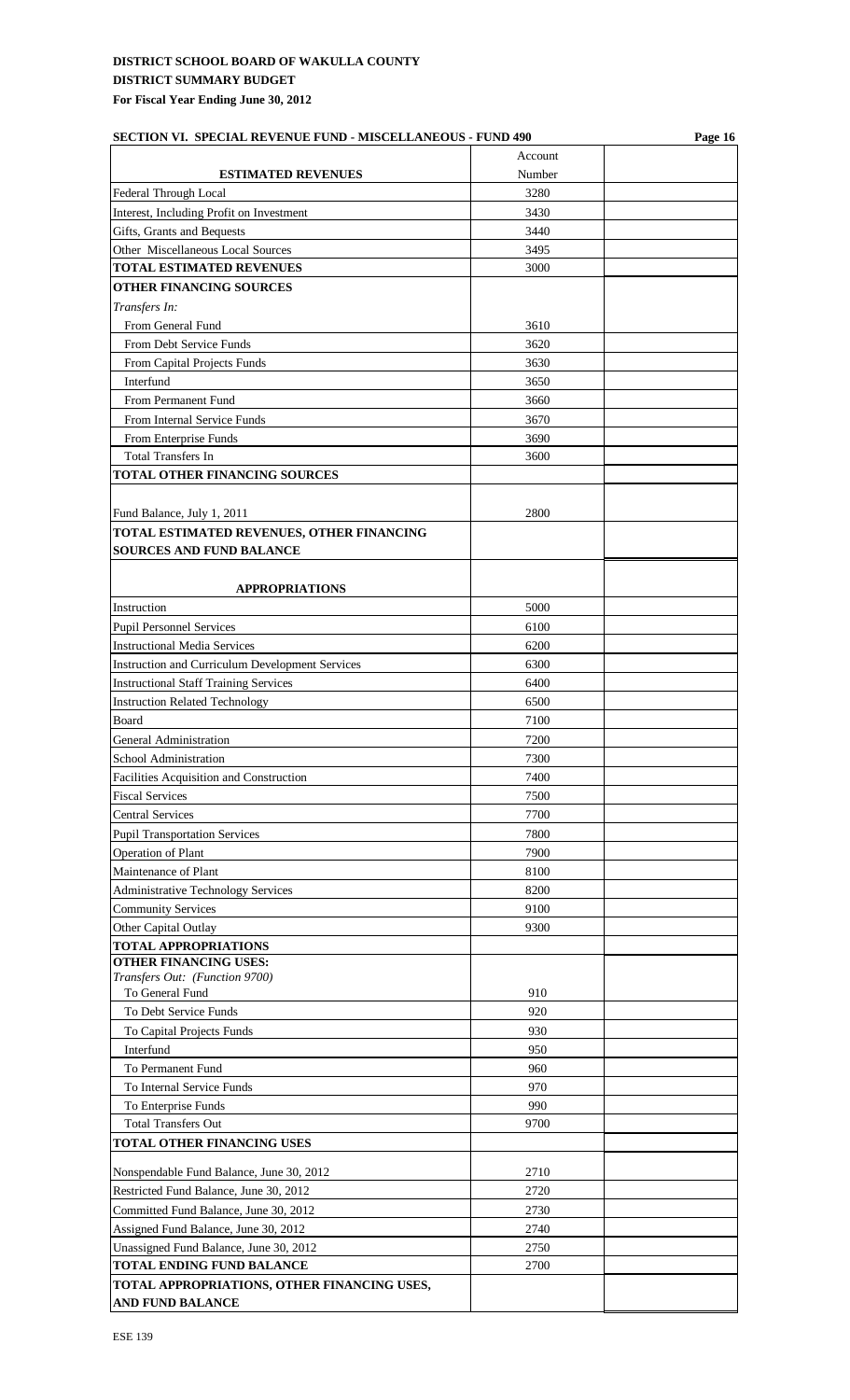| <b>SECTION VII. DEBT SERVICE FUNDS</b>     |         |            |                       |                   |                    |                      |              |              | Page 17         |
|--------------------------------------------|---------|------------|-----------------------|-------------------|--------------------|----------------------|--------------|--------------|-----------------|
|                                            |         |            | 210                   | 220               | 230                | 240                  | 250          | 290          | 299             |
| <b>ESTIMATED REVENUES</b>                  | Account | Totals     | <b>SBE &amp; COBI</b> | Special Act Bonds | Section 1011.14-15 | Motor Vehicle        | District     | Other        | ARRA Economic   |
|                                            | Number  |            | <b>Bonds</b>          | (Race Track)      | F.S. Loans         | <b>Revenue Bonds</b> | <b>Bonds</b> | Debt Service | Stim. Debt Svc. |
| <b>FEDERAL DIRECT SOURCES:</b>             |         |            |                       |                   |                    |                      |              |              |                 |
| Other Federal Direct                       | 3190    |            |                       |                   |                    |                      |              |              |                 |
| <b>Total Federal Direct Sources</b>        | 3100    |            |                       |                   |                    |                      |              |              |                 |
| FEDERAL THROUGH STATE SOURCES:             |         |            |                       |                   |                    |                      |              |              |                 |
| Other Federal Through State                | 3290    |            |                       |                   |                    |                      |              |              |                 |
| <b>Total Federal Through State Sources</b> | 3200    |            |                       |                   |                    |                      |              |              |                 |
| <b>STATE SOURCES:</b>                      |         |            |                       |                   |                    |                      |              |              |                 |
| CO & DS Distributed                        | 3321    |            |                       |                   |                    |                      |              |              |                 |
| CO & DS Withheld for SBE/COBI Bonds        | 3322    | 129,200.00 | 129,200.00            |                   |                    |                      |              |              |                 |
| Cost of Issuing SBE/COBI Bonds             | 3324    |            |                       |                   |                    |                      |              |              |                 |
| Interest on Undistributed CO & DS          | 3325    |            |                       |                   |                    |                      |              |              |                 |
| SBE/COBI Bond Interest                     | 3326    |            |                       |                   |                    |                      |              |              |                 |
| Racing Commission Funds                    | 3341    |            |                       |                   |                    |                      |              |              |                 |
| <b>Total State Sources</b>                 | 3300    | 129,200.00 | 129,200.00            |                   |                    |                      |              |              |                 |
| <b>LOCAL SOURCES:</b>                      |         |            |                       |                   |                    |                      |              |              |                 |
| <b>District Debt Service Taxes</b>         | 3412    | 646,436.91 |                       |                   |                    |                      | 646,436.91   |              |                 |
| Local Sales Tax                            | 3418    |            |                       |                   |                    |                      |              |              |                 |
| Tax Redemptions                            | 3421    |            |                       |                   |                    |                      |              |              |                 |
| <b>Excess Fees</b>                         | 3423    |            |                       |                   |                    |                      |              |              |                 |
| Rent                                       | 3425    |            |                       |                   |                    |                      |              |              |                 |
| Interest, Including Profit on Investment   | 3430    |            |                       |                   |                    |                      |              |              |                 |
| Gifts, Grants, and Bequests                | 3440    |            |                       |                   |                    |                      |              |              |                 |
| <b>Total Local Sources</b>                 | 3400    | 646,436.91 |                       |                   |                    |                      | 646,436.91   |              |                 |
| <b>TOTAL ESTIMATED REVENUES</b>            |         | 775,636.91 | 129,200.00            |                   |                    |                      | 646,436.91   |              |                 |
| <b>OTHER FINANCING SOURCES:</b>            |         |            |                       |                   |                    |                      |              |              |                 |
| Sale of Bonds                              | 3710    |            |                       |                   |                    |                      |              |              |                 |
| Loans                                      | 3720    |            |                       |                   |                    |                      |              |              |                 |
| Proceeds of Certificates of Participation  | 3750    |            |                       |                   |                    |                      |              |              |                 |
| Transfers In:                              |         |            |                       |                   |                    |                      |              |              |                 |
| From General Fund                          | 3610    |            |                       |                   |                    |                      |              |              |                 |
| From Capital Projects Funds                | 3630    |            |                       |                   |                    |                      |              |              |                 |
| From Special Revenue Funds                 | 3640    |            |                       |                   |                    |                      |              |              |                 |
| Interfund (Debt Service Only)              | 3650    |            |                       |                   |                    |                      |              |              |                 |
| From Permanent Fund                        | 3660    |            |                       |                   |                    |                      |              |              |                 |
| From Internal Service Funds                | 3670    |            |                       |                   |                    |                      |              |              |                 |
| From Enterprise Funds                      | 3690    |            |                       |                   |                    |                      |              |              |                 |
| <b>Total Transfers In</b>                  | 3600    |            |                       |                   |                    |                      |              |              |                 |
| <b>TOTAL OTHER FINANCING SOURCES</b>       |         |            |                       |                   |                    |                      |              |              |                 |
|                                            |         |            |                       |                   |                    |                      |              |              |                 |
| Fund Balances, July 1, 2011                | 2800    | 56,434.69  | 22,135.51             |                   |                    |                      | 34,299.18    |              |                 |
| TOTAL ESTIMATED REVENUES, OTHER FINANCING  |         |            |                       |                   |                    |                      |              |              |                 |
| <b>SOURCES, AND FUND BALANCES</b>          |         | 832,071.60 | 151,335.51            |                   |                    |                      | 680,736.09   |              |                 |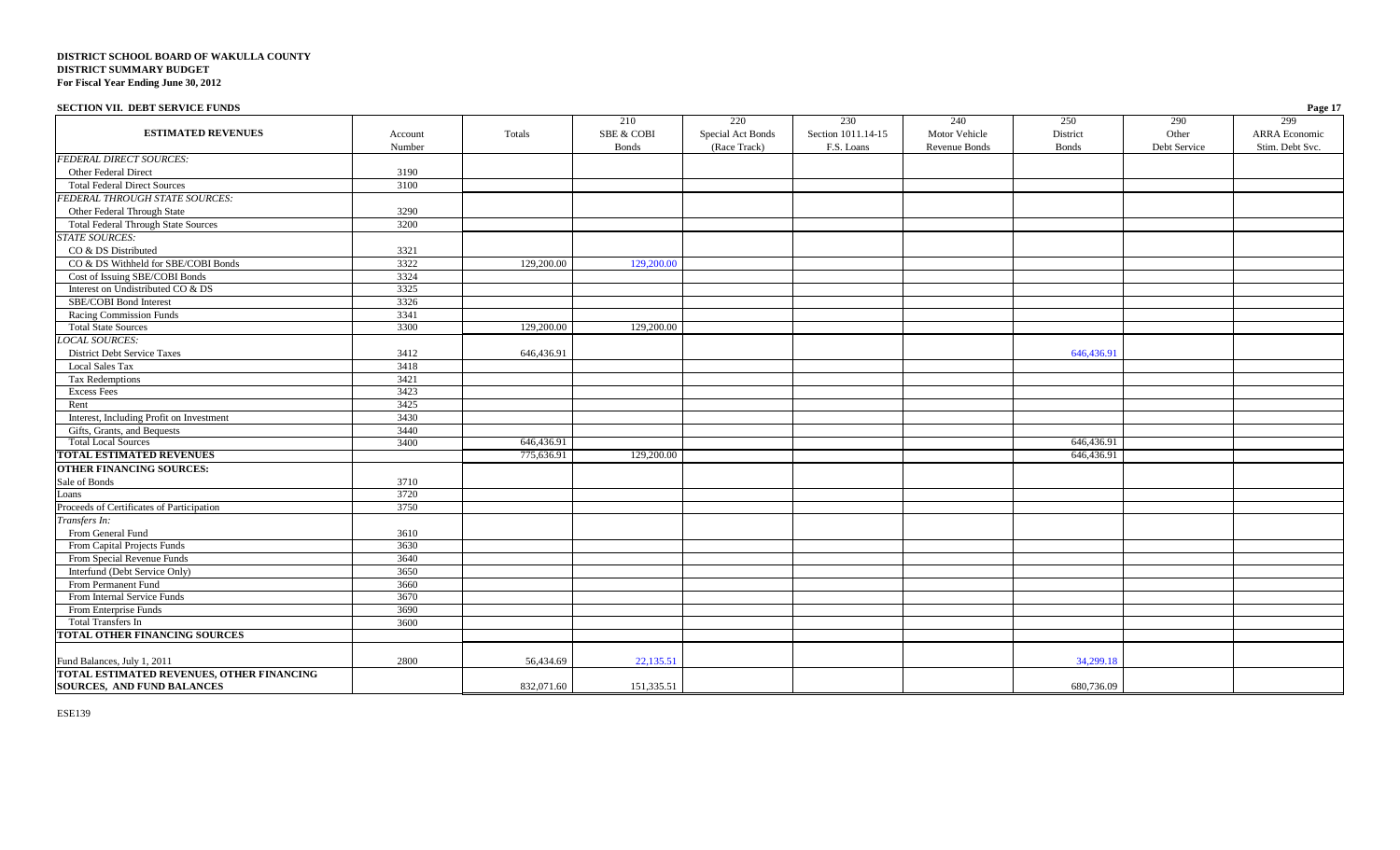| SECTION VII. DEBT SERVICE FUNDS (Continued) |         |            |                       |                   |                    |               |              |              | Page 18              |
|---------------------------------------------|---------|------------|-----------------------|-------------------|--------------------|---------------|--------------|--------------|----------------------|
|                                             |         |            | 210                   | 220               | 230                | 240           | 250          | 290          | 299                  |
| <b>APPROPRIATIONS</b>                       | Account | Totals     | <b>SBE &amp; COBI</b> | Special Act Bonds | Section 1011.14-15 | Motor Vehicle | District     | Other        | <b>ARRA</b> Economic |
|                                             | Number  |            | Bonds                 | (Race Track)      | F.S. Loans         | Revenue Bonds | <b>Bonds</b> | Debt Service | Stim. Debt Svc.      |
| Debt Service: (Function 9200)               |         |            |                       |                   |                    |               |              |              |                      |
| Redemption of Principal                     | 710     | 640,000.00 | 90,000.00             |                   |                    |               | 550,000.00   |              |                      |
| Interest                                    | 720     | 136,916.92 | 39,200.00             |                   |                    |               | 97,716.92    |              |                      |
| Dues and Fees                               | 730     |            |                       |                   |                    |               |              |              |                      |
| Miscellaneous Expenses                      | 790     |            |                       |                   |                    |               |              |              |                      |
| <b>TOTAL APPROPRIATIONS</b>                 | 9200    | 776,916.92 | 129,200.00            |                   |                    |               | 647,716.92   |              |                      |
| <b>OTHER FINANCING USES:</b>                |         |            |                       |                   |                    |               |              |              |                      |
| Transfers Out: (Function 9700)              |         |            |                       |                   |                    |               |              |              |                      |
| To General Fund                             | 910     |            |                       |                   |                    |               |              |              |                      |
| To Capital Projects Funds                   | 930     |            |                       |                   |                    |               |              |              |                      |
| To Special Revenue Funds                    | 940     |            |                       |                   |                    |               |              |              |                      |
| Interfund (Debt Service Only)               | 950     |            |                       |                   |                    |               |              |              |                      |
| To Permanent Fund                           | 960     |            |                       |                   |                    |               |              |              |                      |
| To Internal Service Funds                   | 970     |            |                       |                   |                    |               |              |              |                      |
| To Enterprise Funds                         | 990     |            |                       |                   |                    |               |              |              |                      |
| <b>Total Transfers Out</b>                  | 9700    |            |                       |                   |                    |               |              |              |                      |
| <b>TOTAL OTHER FINANCING USES</b>           |         |            |                       |                   |                    |               |              |              |                      |
|                                             |         |            |                       |                   |                    |               |              |              |                      |
| Nonspendable Fund Balances, June 30, 2012   | 2710    |            |                       |                   |                    |               |              |              |                      |
| Restricted Fund Balances, June 30, 2012     | 2720    | 55,154.68  | 22,135.51             |                   |                    |               | 33,019.17    |              |                      |
| Committed Fund Balances, June 30, 2012      | 2730    |            |                       |                   |                    |               |              |              |                      |
| Assigned Fund Balances, June 30, 2012       | 2740    |            |                       |                   |                    |               |              |              |                      |
| Unassigned Fund Balances, June 30, 2012     | 2750    |            |                       |                   |                    |               |              |              |                      |
| <b>TOTAL ENDING FUND BALANCES</b>           | 2700    | 55,154.68  | 22,135.51             |                   |                    |               | 33,019.17    |              |                      |
| TOTAL APPROPRIATIONS, OTHER FINANCING USES, |         |            |                       |                   |                    |               |              |              |                      |
| <b>AND FUND BALANCES</b>                    |         | 832,071.60 | 151,335.51            |                   |                    |               | 680,736.09   |              |                      |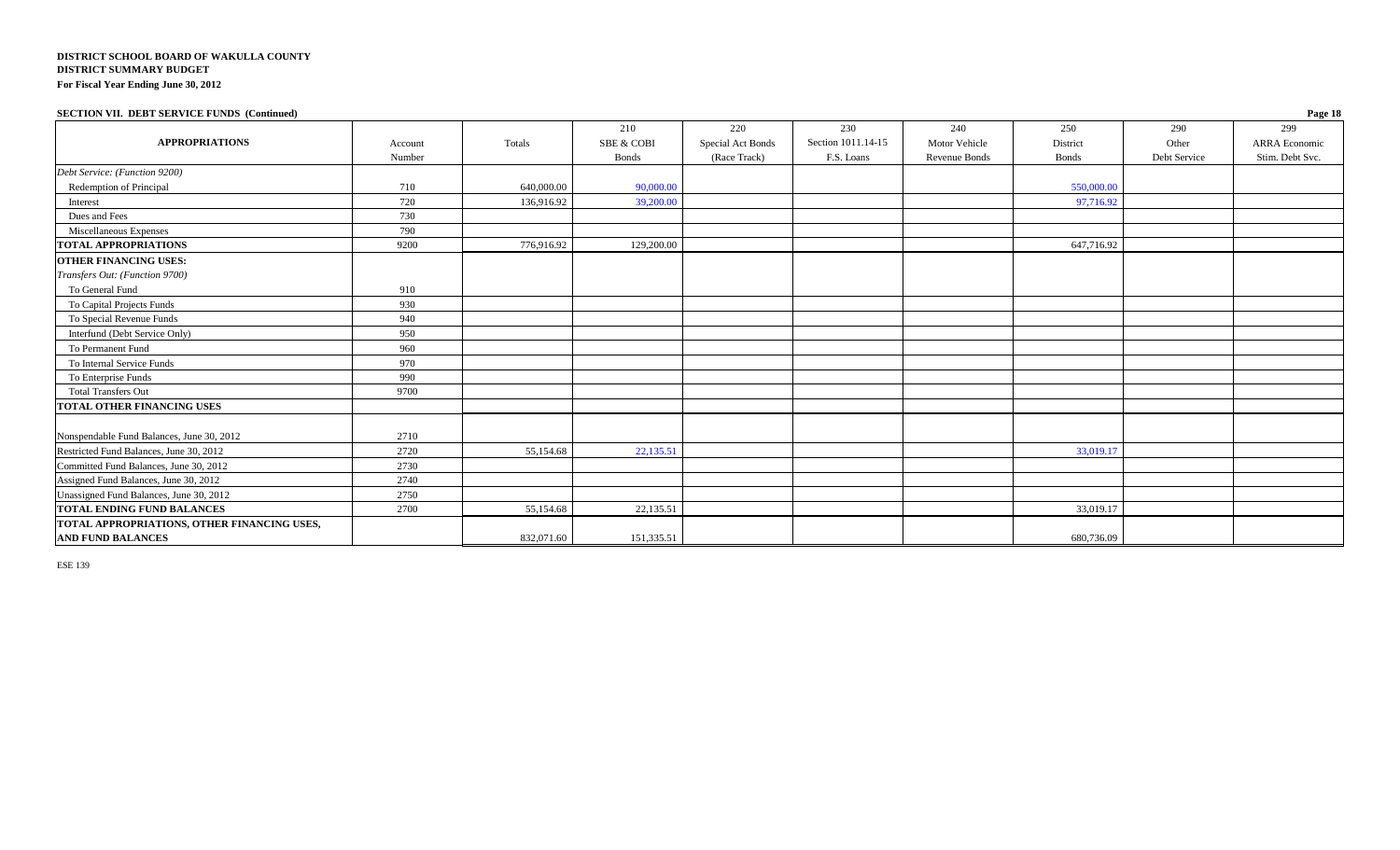| <b>SECTION VIII. CAPITAL PROJECTS FUNDS</b> |  |  |
|---------------------------------------------|--|--|

| 320<br>330<br>370<br>399<br>310<br>340<br>350<br>360<br>380<br>390<br>Section 1011.14-15<br><b>ESTIMATED REVENUES</b><br>Capital Outlay<br>Special Act Bonds<br><b>Public Education</b><br>Capital Outlay &<br>Voted Capital<br>Other<br><b>ARRA Economic</b><br>District<br>Cap. Improvements<br>Account<br><b>Bond Issues (COBI)</b><br>(Racetrack)<br>F.S. Loans<br>Cap Outlay (PECO)<br><b>Bonds</b><br>Debt Service Funds<br>Section 1011.71(2)<br>Capital Projects<br><b>Stimulus Projects</b><br>Number<br>Totals<br>Improvements<br><b>FEDERAL DIRECT SOURCES:</b><br>3190<br>Other Federal Direct<br><b>Total Federal Direct Sources</b><br>3100<br>FEDERAL THROUGH STATE SOURCES:<br>3290<br>Other Federal Through State<br>Total Federal Through State Sources<br>3200<br><b>STATE SOURCES:</b><br>CO & DS Distributed<br>3321<br>66,879.00<br>66,879.00<br>Interest on Undistributed CO & DS<br>3325<br>3341<br>247,250.00<br>Racing Commission Funds<br>247,250.00<br>Public Education Capital Outlay (PECO)<br>3391<br>3392<br><b>Classrooms First Program</b><br>3393<br>School Infrastructure Thrift Program<br>3394<br><b>Effort Index Grants</b><br>3395<br>Smart Schools Small County Asst. Program<br>3396<br>Class Size Reduction/Capital Funds<br>3397<br>Charter School Capital Outlay Funding<br>3399<br>Other Miscellaneous State Revenue<br>773,451.78<br>773,451.78<br>3300<br>1.087,580.78<br>1,020,701.78<br><b>Total State Sources</b><br>66,879.00<br><b>LOCAL SOURCES:</b><br>3413<br>1,779,184.17<br>1,779,184.17<br>District Local Capital Improvement Tax<br><b>Local Sales Tax</b><br>3418<br><b>Tax Redemptions</b><br>3421<br>3430<br>Interest, Including Profit on Investment<br>Gifts, Grants, and Bequests<br>3440<br>Miscellaneous Local Sources<br>3490<br>3496<br><b>Impact Fees</b><br>3497<br>Refunds of Prior Year Expenditures<br>3400<br>1,779,184.17<br>1,779,184.17<br><b>Total Local Sources</b><br>TOTAL ESTIMATED REVENUES<br>2,866,764.95<br>66,879.00<br>1,779,184.17<br>1,020,701.78<br>3710<br>Sale of Bonds<br>Loans<br>3720<br>Sale of Capital Assets<br>3730<br>3740<br>3750<br>3610<br>From General Fund<br>From Debt Service Funds<br>3620<br>3640<br>From Special Revenue Funds<br>3650<br>Interfund (Capital Projects Only)<br>From Permanent Fund<br>3660<br>From Internal Service Funds<br>3670<br>From Enterprise Funds<br>3690<br>3600<br>Total Transfers In<br>2800<br>3.370.098.27<br>1.240.037.0<br>2.063.151.6<br>66,909.61<br>3.083.853.39<br>FINANCING SOURCES, AND FUND BALANCES<br>6,236,863.22<br>133,788.61<br>3,019,221.22 | SECTION VIII. CAPITAL PROJECTS FUNDS      |  |  |  |  |  | Page 19 |
|------------------------------------------------------------------------------------------------------------------------------------------------------------------------------------------------------------------------------------------------------------------------------------------------------------------------------------------------------------------------------------------------------------------------------------------------------------------------------------------------------------------------------------------------------------------------------------------------------------------------------------------------------------------------------------------------------------------------------------------------------------------------------------------------------------------------------------------------------------------------------------------------------------------------------------------------------------------------------------------------------------------------------------------------------------------------------------------------------------------------------------------------------------------------------------------------------------------------------------------------------------------------------------------------------------------------------------------------------------------------------------------------------------------------------------------------------------------------------------------------------------------------------------------------------------------------------------------------------------------------------------------------------------------------------------------------------------------------------------------------------------------------------------------------------------------------------------------------------------------------------------------------------------------------------------------------------------------------------------------------------------------------------------------------------------------------------------------------------------------------------------------------------------------------------------------------------------------------------------------------------------------------------------------------------------------------------------------------------------------------------------------------------------------------------------------------------------------------------------------------------------------------------------------------------------------------------------------------------------|-------------------------------------------|--|--|--|--|--|---------|
|                                                                                                                                                                                                                                                                                                                                                                                                                                                                                                                                                                                                                                                                                                                                                                                                                                                                                                                                                                                                                                                                                                                                                                                                                                                                                                                                                                                                                                                                                                                                                                                                                                                                                                                                                                                                                                                                                                                                                                                                                                                                                                                                                                                                                                                                                                                                                                                                                                                                                                                                                                                                            |                                           |  |  |  |  |  |         |
|                                                                                                                                                                                                                                                                                                                                                                                                                                                                                                                                                                                                                                                                                                                                                                                                                                                                                                                                                                                                                                                                                                                                                                                                                                                                                                                                                                                                                                                                                                                                                                                                                                                                                                                                                                                                                                                                                                                                                                                                                                                                                                                                                                                                                                                                                                                                                                                                                                                                                                                                                                                                            |                                           |  |  |  |  |  |         |
|                                                                                                                                                                                                                                                                                                                                                                                                                                                                                                                                                                                                                                                                                                                                                                                                                                                                                                                                                                                                                                                                                                                                                                                                                                                                                                                                                                                                                                                                                                                                                                                                                                                                                                                                                                                                                                                                                                                                                                                                                                                                                                                                                                                                                                                                                                                                                                                                                                                                                                                                                                                                            |                                           |  |  |  |  |  |         |
|                                                                                                                                                                                                                                                                                                                                                                                                                                                                                                                                                                                                                                                                                                                                                                                                                                                                                                                                                                                                                                                                                                                                                                                                                                                                                                                                                                                                                                                                                                                                                                                                                                                                                                                                                                                                                                                                                                                                                                                                                                                                                                                                                                                                                                                                                                                                                                                                                                                                                                                                                                                                            |                                           |  |  |  |  |  |         |
|                                                                                                                                                                                                                                                                                                                                                                                                                                                                                                                                                                                                                                                                                                                                                                                                                                                                                                                                                                                                                                                                                                                                                                                                                                                                                                                                                                                                                                                                                                                                                                                                                                                                                                                                                                                                                                                                                                                                                                                                                                                                                                                                                                                                                                                                                                                                                                                                                                                                                                                                                                                                            |                                           |  |  |  |  |  |         |
|                                                                                                                                                                                                                                                                                                                                                                                                                                                                                                                                                                                                                                                                                                                                                                                                                                                                                                                                                                                                                                                                                                                                                                                                                                                                                                                                                                                                                                                                                                                                                                                                                                                                                                                                                                                                                                                                                                                                                                                                                                                                                                                                                                                                                                                                                                                                                                                                                                                                                                                                                                                                            |                                           |  |  |  |  |  |         |
|                                                                                                                                                                                                                                                                                                                                                                                                                                                                                                                                                                                                                                                                                                                                                                                                                                                                                                                                                                                                                                                                                                                                                                                                                                                                                                                                                                                                                                                                                                                                                                                                                                                                                                                                                                                                                                                                                                                                                                                                                                                                                                                                                                                                                                                                                                                                                                                                                                                                                                                                                                                                            |                                           |  |  |  |  |  |         |
|                                                                                                                                                                                                                                                                                                                                                                                                                                                                                                                                                                                                                                                                                                                                                                                                                                                                                                                                                                                                                                                                                                                                                                                                                                                                                                                                                                                                                                                                                                                                                                                                                                                                                                                                                                                                                                                                                                                                                                                                                                                                                                                                                                                                                                                                                                                                                                                                                                                                                                                                                                                                            |                                           |  |  |  |  |  |         |
|                                                                                                                                                                                                                                                                                                                                                                                                                                                                                                                                                                                                                                                                                                                                                                                                                                                                                                                                                                                                                                                                                                                                                                                                                                                                                                                                                                                                                                                                                                                                                                                                                                                                                                                                                                                                                                                                                                                                                                                                                                                                                                                                                                                                                                                                                                                                                                                                                                                                                                                                                                                                            |                                           |  |  |  |  |  |         |
|                                                                                                                                                                                                                                                                                                                                                                                                                                                                                                                                                                                                                                                                                                                                                                                                                                                                                                                                                                                                                                                                                                                                                                                                                                                                                                                                                                                                                                                                                                                                                                                                                                                                                                                                                                                                                                                                                                                                                                                                                                                                                                                                                                                                                                                                                                                                                                                                                                                                                                                                                                                                            |                                           |  |  |  |  |  |         |
|                                                                                                                                                                                                                                                                                                                                                                                                                                                                                                                                                                                                                                                                                                                                                                                                                                                                                                                                                                                                                                                                                                                                                                                                                                                                                                                                                                                                                                                                                                                                                                                                                                                                                                                                                                                                                                                                                                                                                                                                                                                                                                                                                                                                                                                                                                                                                                                                                                                                                                                                                                                                            |                                           |  |  |  |  |  |         |
|                                                                                                                                                                                                                                                                                                                                                                                                                                                                                                                                                                                                                                                                                                                                                                                                                                                                                                                                                                                                                                                                                                                                                                                                                                                                                                                                                                                                                                                                                                                                                                                                                                                                                                                                                                                                                                                                                                                                                                                                                                                                                                                                                                                                                                                                                                                                                                                                                                                                                                                                                                                                            |                                           |  |  |  |  |  |         |
|                                                                                                                                                                                                                                                                                                                                                                                                                                                                                                                                                                                                                                                                                                                                                                                                                                                                                                                                                                                                                                                                                                                                                                                                                                                                                                                                                                                                                                                                                                                                                                                                                                                                                                                                                                                                                                                                                                                                                                                                                                                                                                                                                                                                                                                                                                                                                                                                                                                                                                                                                                                                            |                                           |  |  |  |  |  |         |
|                                                                                                                                                                                                                                                                                                                                                                                                                                                                                                                                                                                                                                                                                                                                                                                                                                                                                                                                                                                                                                                                                                                                                                                                                                                                                                                                                                                                                                                                                                                                                                                                                                                                                                                                                                                                                                                                                                                                                                                                                                                                                                                                                                                                                                                                                                                                                                                                                                                                                                                                                                                                            |                                           |  |  |  |  |  |         |
|                                                                                                                                                                                                                                                                                                                                                                                                                                                                                                                                                                                                                                                                                                                                                                                                                                                                                                                                                                                                                                                                                                                                                                                                                                                                                                                                                                                                                                                                                                                                                                                                                                                                                                                                                                                                                                                                                                                                                                                                                                                                                                                                                                                                                                                                                                                                                                                                                                                                                                                                                                                                            |                                           |  |  |  |  |  |         |
|                                                                                                                                                                                                                                                                                                                                                                                                                                                                                                                                                                                                                                                                                                                                                                                                                                                                                                                                                                                                                                                                                                                                                                                                                                                                                                                                                                                                                                                                                                                                                                                                                                                                                                                                                                                                                                                                                                                                                                                                                                                                                                                                                                                                                                                                                                                                                                                                                                                                                                                                                                                                            |                                           |  |  |  |  |  |         |
|                                                                                                                                                                                                                                                                                                                                                                                                                                                                                                                                                                                                                                                                                                                                                                                                                                                                                                                                                                                                                                                                                                                                                                                                                                                                                                                                                                                                                                                                                                                                                                                                                                                                                                                                                                                                                                                                                                                                                                                                                                                                                                                                                                                                                                                                                                                                                                                                                                                                                                                                                                                                            |                                           |  |  |  |  |  |         |
|                                                                                                                                                                                                                                                                                                                                                                                                                                                                                                                                                                                                                                                                                                                                                                                                                                                                                                                                                                                                                                                                                                                                                                                                                                                                                                                                                                                                                                                                                                                                                                                                                                                                                                                                                                                                                                                                                                                                                                                                                                                                                                                                                                                                                                                                                                                                                                                                                                                                                                                                                                                                            |                                           |  |  |  |  |  |         |
|                                                                                                                                                                                                                                                                                                                                                                                                                                                                                                                                                                                                                                                                                                                                                                                                                                                                                                                                                                                                                                                                                                                                                                                                                                                                                                                                                                                                                                                                                                                                                                                                                                                                                                                                                                                                                                                                                                                                                                                                                                                                                                                                                                                                                                                                                                                                                                                                                                                                                                                                                                                                            |                                           |  |  |  |  |  |         |
|                                                                                                                                                                                                                                                                                                                                                                                                                                                                                                                                                                                                                                                                                                                                                                                                                                                                                                                                                                                                                                                                                                                                                                                                                                                                                                                                                                                                                                                                                                                                                                                                                                                                                                                                                                                                                                                                                                                                                                                                                                                                                                                                                                                                                                                                                                                                                                                                                                                                                                                                                                                                            |                                           |  |  |  |  |  |         |
|                                                                                                                                                                                                                                                                                                                                                                                                                                                                                                                                                                                                                                                                                                                                                                                                                                                                                                                                                                                                                                                                                                                                                                                                                                                                                                                                                                                                                                                                                                                                                                                                                                                                                                                                                                                                                                                                                                                                                                                                                                                                                                                                                                                                                                                                                                                                                                                                                                                                                                                                                                                                            |                                           |  |  |  |  |  |         |
|                                                                                                                                                                                                                                                                                                                                                                                                                                                                                                                                                                                                                                                                                                                                                                                                                                                                                                                                                                                                                                                                                                                                                                                                                                                                                                                                                                                                                                                                                                                                                                                                                                                                                                                                                                                                                                                                                                                                                                                                                                                                                                                                                                                                                                                                                                                                                                                                                                                                                                                                                                                                            |                                           |  |  |  |  |  |         |
|                                                                                                                                                                                                                                                                                                                                                                                                                                                                                                                                                                                                                                                                                                                                                                                                                                                                                                                                                                                                                                                                                                                                                                                                                                                                                                                                                                                                                                                                                                                                                                                                                                                                                                                                                                                                                                                                                                                                                                                                                                                                                                                                                                                                                                                                                                                                                                                                                                                                                                                                                                                                            |                                           |  |  |  |  |  |         |
|                                                                                                                                                                                                                                                                                                                                                                                                                                                                                                                                                                                                                                                                                                                                                                                                                                                                                                                                                                                                                                                                                                                                                                                                                                                                                                                                                                                                                                                                                                                                                                                                                                                                                                                                                                                                                                                                                                                                                                                                                                                                                                                                                                                                                                                                                                                                                                                                                                                                                                                                                                                                            |                                           |  |  |  |  |  |         |
|                                                                                                                                                                                                                                                                                                                                                                                                                                                                                                                                                                                                                                                                                                                                                                                                                                                                                                                                                                                                                                                                                                                                                                                                                                                                                                                                                                                                                                                                                                                                                                                                                                                                                                                                                                                                                                                                                                                                                                                                                                                                                                                                                                                                                                                                                                                                                                                                                                                                                                                                                                                                            |                                           |  |  |  |  |  |         |
|                                                                                                                                                                                                                                                                                                                                                                                                                                                                                                                                                                                                                                                                                                                                                                                                                                                                                                                                                                                                                                                                                                                                                                                                                                                                                                                                                                                                                                                                                                                                                                                                                                                                                                                                                                                                                                                                                                                                                                                                                                                                                                                                                                                                                                                                                                                                                                                                                                                                                                                                                                                                            |                                           |  |  |  |  |  |         |
|                                                                                                                                                                                                                                                                                                                                                                                                                                                                                                                                                                                                                                                                                                                                                                                                                                                                                                                                                                                                                                                                                                                                                                                                                                                                                                                                                                                                                                                                                                                                                                                                                                                                                                                                                                                                                                                                                                                                                                                                                                                                                                                                                                                                                                                                                                                                                                                                                                                                                                                                                                                                            |                                           |  |  |  |  |  |         |
|                                                                                                                                                                                                                                                                                                                                                                                                                                                                                                                                                                                                                                                                                                                                                                                                                                                                                                                                                                                                                                                                                                                                                                                                                                                                                                                                                                                                                                                                                                                                                                                                                                                                                                                                                                                                                                                                                                                                                                                                                                                                                                                                                                                                                                                                                                                                                                                                                                                                                                                                                                                                            |                                           |  |  |  |  |  |         |
|                                                                                                                                                                                                                                                                                                                                                                                                                                                                                                                                                                                                                                                                                                                                                                                                                                                                                                                                                                                                                                                                                                                                                                                                                                                                                                                                                                                                                                                                                                                                                                                                                                                                                                                                                                                                                                                                                                                                                                                                                                                                                                                                                                                                                                                                                                                                                                                                                                                                                                                                                                                                            |                                           |  |  |  |  |  |         |
|                                                                                                                                                                                                                                                                                                                                                                                                                                                                                                                                                                                                                                                                                                                                                                                                                                                                                                                                                                                                                                                                                                                                                                                                                                                                                                                                                                                                                                                                                                                                                                                                                                                                                                                                                                                                                                                                                                                                                                                                                                                                                                                                                                                                                                                                                                                                                                                                                                                                                                                                                                                                            |                                           |  |  |  |  |  |         |
|                                                                                                                                                                                                                                                                                                                                                                                                                                                                                                                                                                                                                                                                                                                                                                                                                                                                                                                                                                                                                                                                                                                                                                                                                                                                                                                                                                                                                                                                                                                                                                                                                                                                                                                                                                                                                                                                                                                                                                                                                                                                                                                                                                                                                                                                                                                                                                                                                                                                                                                                                                                                            |                                           |  |  |  |  |  |         |
|                                                                                                                                                                                                                                                                                                                                                                                                                                                                                                                                                                                                                                                                                                                                                                                                                                                                                                                                                                                                                                                                                                                                                                                                                                                                                                                                                                                                                                                                                                                                                                                                                                                                                                                                                                                                                                                                                                                                                                                                                                                                                                                                                                                                                                                                                                                                                                                                                                                                                                                                                                                                            |                                           |  |  |  |  |  |         |
|                                                                                                                                                                                                                                                                                                                                                                                                                                                                                                                                                                                                                                                                                                                                                                                                                                                                                                                                                                                                                                                                                                                                                                                                                                                                                                                                                                                                                                                                                                                                                                                                                                                                                                                                                                                                                                                                                                                                                                                                                                                                                                                                                                                                                                                                                                                                                                                                                                                                                                                                                                                                            |                                           |  |  |  |  |  |         |
|                                                                                                                                                                                                                                                                                                                                                                                                                                                                                                                                                                                                                                                                                                                                                                                                                                                                                                                                                                                                                                                                                                                                                                                                                                                                                                                                                                                                                                                                                                                                                                                                                                                                                                                                                                                                                                                                                                                                                                                                                                                                                                                                                                                                                                                                                                                                                                                                                                                                                                                                                                                                            |                                           |  |  |  |  |  |         |
|                                                                                                                                                                                                                                                                                                                                                                                                                                                                                                                                                                                                                                                                                                                                                                                                                                                                                                                                                                                                                                                                                                                                                                                                                                                                                                                                                                                                                                                                                                                                                                                                                                                                                                                                                                                                                                                                                                                                                                                                                                                                                                                                                                                                                                                                                                                                                                                                                                                                                                                                                                                                            | OTHER FINANCING SOURCES                   |  |  |  |  |  |         |
|                                                                                                                                                                                                                                                                                                                                                                                                                                                                                                                                                                                                                                                                                                                                                                                                                                                                                                                                                                                                                                                                                                                                                                                                                                                                                                                                                                                                                                                                                                                                                                                                                                                                                                                                                                                                                                                                                                                                                                                                                                                                                                                                                                                                                                                                                                                                                                                                                                                                                                                                                                                                            |                                           |  |  |  |  |  |         |
|                                                                                                                                                                                                                                                                                                                                                                                                                                                                                                                                                                                                                                                                                                                                                                                                                                                                                                                                                                                                                                                                                                                                                                                                                                                                                                                                                                                                                                                                                                                                                                                                                                                                                                                                                                                                                                                                                                                                                                                                                                                                                                                                                                                                                                                                                                                                                                                                                                                                                                                                                                                                            |                                           |  |  |  |  |  |         |
|                                                                                                                                                                                                                                                                                                                                                                                                                                                                                                                                                                                                                                                                                                                                                                                                                                                                                                                                                                                                                                                                                                                                                                                                                                                                                                                                                                                                                                                                                                                                                                                                                                                                                                                                                                                                                                                                                                                                                                                                                                                                                                                                                                                                                                                                                                                                                                                                                                                                                                                                                                                                            |                                           |  |  |  |  |  |         |
|                                                                                                                                                                                                                                                                                                                                                                                                                                                                                                                                                                                                                                                                                                                                                                                                                                                                                                                                                                                                                                                                                                                                                                                                                                                                                                                                                                                                                                                                                                                                                                                                                                                                                                                                                                                                                                                                                                                                                                                                                                                                                                                                                                                                                                                                                                                                                                                                                                                                                                                                                                                                            | <b>Loss Recoveries</b>                    |  |  |  |  |  |         |
|                                                                                                                                                                                                                                                                                                                                                                                                                                                                                                                                                                                                                                                                                                                                                                                                                                                                                                                                                                                                                                                                                                                                                                                                                                                                                                                                                                                                                                                                                                                                                                                                                                                                                                                                                                                                                                                                                                                                                                                                                                                                                                                                                                                                                                                                                                                                                                                                                                                                                                                                                                                                            | Proceeds of Certificates of Participation |  |  |  |  |  |         |
|                                                                                                                                                                                                                                                                                                                                                                                                                                                                                                                                                                                                                                                                                                                                                                                                                                                                                                                                                                                                                                                                                                                                                                                                                                                                                                                                                                                                                                                                                                                                                                                                                                                                                                                                                                                                                                                                                                                                                                                                                                                                                                                                                                                                                                                                                                                                                                                                                                                                                                                                                                                                            | Transfers In:                             |  |  |  |  |  |         |
|                                                                                                                                                                                                                                                                                                                                                                                                                                                                                                                                                                                                                                                                                                                                                                                                                                                                                                                                                                                                                                                                                                                                                                                                                                                                                                                                                                                                                                                                                                                                                                                                                                                                                                                                                                                                                                                                                                                                                                                                                                                                                                                                                                                                                                                                                                                                                                                                                                                                                                                                                                                                            |                                           |  |  |  |  |  |         |
|                                                                                                                                                                                                                                                                                                                                                                                                                                                                                                                                                                                                                                                                                                                                                                                                                                                                                                                                                                                                                                                                                                                                                                                                                                                                                                                                                                                                                                                                                                                                                                                                                                                                                                                                                                                                                                                                                                                                                                                                                                                                                                                                                                                                                                                                                                                                                                                                                                                                                                                                                                                                            |                                           |  |  |  |  |  |         |
|                                                                                                                                                                                                                                                                                                                                                                                                                                                                                                                                                                                                                                                                                                                                                                                                                                                                                                                                                                                                                                                                                                                                                                                                                                                                                                                                                                                                                                                                                                                                                                                                                                                                                                                                                                                                                                                                                                                                                                                                                                                                                                                                                                                                                                                                                                                                                                                                                                                                                                                                                                                                            |                                           |  |  |  |  |  |         |
|                                                                                                                                                                                                                                                                                                                                                                                                                                                                                                                                                                                                                                                                                                                                                                                                                                                                                                                                                                                                                                                                                                                                                                                                                                                                                                                                                                                                                                                                                                                                                                                                                                                                                                                                                                                                                                                                                                                                                                                                                                                                                                                                                                                                                                                                                                                                                                                                                                                                                                                                                                                                            |                                           |  |  |  |  |  |         |
|                                                                                                                                                                                                                                                                                                                                                                                                                                                                                                                                                                                                                                                                                                                                                                                                                                                                                                                                                                                                                                                                                                                                                                                                                                                                                                                                                                                                                                                                                                                                                                                                                                                                                                                                                                                                                                                                                                                                                                                                                                                                                                                                                                                                                                                                                                                                                                                                                                                                                                                                                                                                            |                                           |  |  |  |  |  |         |
|                                                                                                                                                                                                                                                                                                                                                                                                                                                                                                                                                                                                                                                                                                                                                                                                                                                                                                                                                                                                                                                                                                                                                                                                                                                                                                                                                                                                                                                                                                                                                                                                                                                                                                                                                                                                                                                                                                                                                                                                                                                                                                                                                                                                                                                                                                                                                                                                                                                                                                                                                                                                            |                                           |  |  |  |  |  |         |
|                                                                                                                                                                                                                                                                                                                                                                                                                                                                                                                                                                                                                                                                                                                                                                                                                                                                                                                                                                                                                                                                                                                                                                                                                                                                                                                                                                                                                                                                                                                                                                                                                                                                                                                                                                                                                                                                                                                                                                                                                                                                                                                                                                                                                                                                                                                                                                                                                                                                                                                                                                                                            |                                           |  |  |  |  |  |         |
|                                                                                                                                                                                                                                                                                                                                                                                                                                                                                                                                                                                                                                                                                                                                                                                                                                                                                                                                                                                                                                                                                                                                                                                                                                                                                                                                                                                                                                                                                                                                                                                                                                                                                                                                                                                                                                                                                                                                                                                                                                                                                                                                                                                                                                                                                                                                                                                                                                                                                                                                                                                                            |                                           |  |  |  |  |  |         |
|                                                                                                                                                                                                                                                                                                                                                                                                                                                                                                                                                                                                                                                                                                                                                                                                                                                                                                                                                                                                                                                                                                                                                                                                                                                                                                                                                                                                                                                                                                                                                                                                                                                                                                                                                                                                                                                                                                                                                                                                                                                                                                                                                                                                                                                                                                                                                                                                                                                                                                                                                                                                            | TOTAL OTHER FINANCING SOURCES             |  |  |  |  |  |         |
|                                                                                                                                                                                                                                                                                                                                                                                                                                                                                                                                                                                                                                                                                                                                                                                                                                                                                                                                                                                                                                                                                                                                                                                                                                                                                                                                                                                                                                                                                                                                                                                                                                                                                                                                                                                                                                                                                                                                                                                                                                                                                                                                                                                                                                                                                                                                                                                                                                                                                                                                                                                                            | Fund Balances, July 1, 2011               |  |  |  |  |  |         |
|                                                                                                                                                                                                                                                                                                                                                                                                                                                                                                                                                                                                                                                                                                                                                                                                                                                                                                                                                                                                                                                                                                                                                                                                                                                                                                                                                                                                                                                                                                                                                                                                                                                                                                                                                                                                                                                                                                                                                                                                                                                                                                                                                                                                                                                                                                                                                                                                                                                                                                                                                                                                            | TOTAL ESTIMATED REVENUES, OTHER           |  |  |  |  |  |         |
|                                                                                                                                                                                                                                                                                                                                                                                                                                                                                                                                                                                                                                                                                                                                                                                                                                                                                                                                                                                                                                                                                                                                                                                                                                                                                                                                                                                                                                                                                                                                                                                                                                                                                                                                                                                                                                                                                                                                                                                                                                                                                                                                                                                                                                                                                                                                                                                                                                                                                                                                                                                                            |                                           |  |  |  |  |  |         |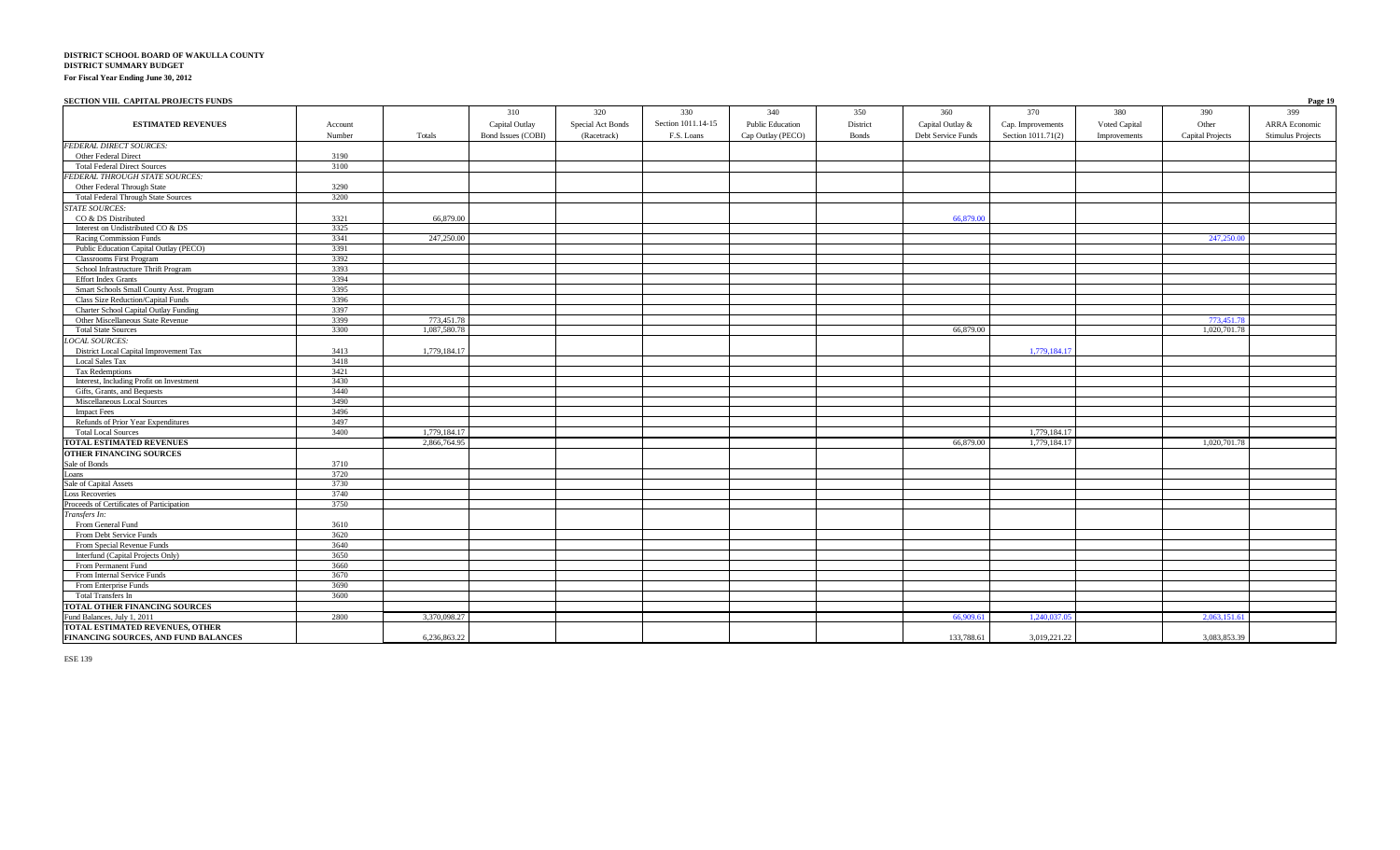#### **DISTRICT SCHOOL BOARD OF WAKULLA COUNTY DISTRICT SUMMARY BUDGET**

**For Fiscal Year Ending June 30, 2012**

| SECTION VIII. CAPITAL PROJECTS FUNDS (Continued) |                   |              |                                      |                                  |                                  |                                              |                          |                                        |                                         |                               |                           | Page 20                                   |
|--------------------------------------------------|-------------------|--------------|--------------------------------------|----------------------------------|----------------------------------|----------------------------------------------|--------------------------|----------------------------------------|-----------------------------------------|-------------------------------|---------------------------|-------------------------------------------|
|                                                  |                   |              | 310                                  | 320                              | 330                              | 340                                          | 350                      | 360                                    | 370                                     | 380                           | 390                       | 399                                       |
| <b>APPROPRIATIONS</b>                            | Account<br>Number | Totals       | Capital Outlay<br>Bond Issues (COBI) | Special Act Bonds<br>(Racetrack) | Section 1011.14-15<br>F.S. Loans | <b>Public Education</b><br>Cap Outlay (PECO) | District<br><b>Bonds</b> | Capital Outlay &<br>Debt Service Funds | Cap. Improvements<br>Section 1011.71(2) | Voted Capital<br>Improvements | Other<br>Capital Projects | <b>ARRA Economic</b><br>Stimulus Projects |
| Appropriations: (Functions 7400/9200)            |                   |              |                                      |                                  |                                  |                                              |                          |                                        |                                         |                               |                           |                                           |
| Library Books (New Libraries)                    | 610               |              |                                      |                                  |                                  |                                              |                          |                                        |                                         |                               |                           |                                           |
| Audio-Visual Materials (Non-Consumable)          | 620               |              |                                      |                                  |                                  |                                              |                          |                                        |                                         |                               |                           |                                           |
| Buildings and Fixed Equipment                    | 630               |              |                                      |                                  |                                  |                                              |                          |                                        |                                         |                               |                           |                                           |
| Furniture, Fixtures, and Equipment               | 640               |              |                                      |                                  |                                  |                                              |                          |                                        |                                         |                               |                           |                                           |
| Motor Vehicles (Including Buses)                 | 650               | 181,048.00   |                                      |                                  |                                  |                                              |                          |                                        | 181,048.00                              |                               |                           |                                           |
| Land                                             | 660               |              |                                      |                                  |                                  |                                              |                          |                                        |                                         |                               |                           |                                           |
| Improvements Other Than Buildings                | 670               | 823,451.78   |                                      |                                  |                                  |                                              |                          |                                        |                                         |                               | 823,451.78                |                                           |
| Remodeling and Renovations                       | 680               | 5,232,363.44 |                                      |                                  |                                  |                                              |                          | 133,788.61                             | 2,838,173.22                            |                               | 2,260,401.61              |                                           |
| Computer Software                                | 690               |              |                                      |                                  |                                  |                                              |                          |                                        |                                         |                               |                           |                                           |
| Redemption of Principal                          | 710               |              |                                      |                                  |                                  |                                              |                          |                                        |                                         |                               |                           |                                           |
| Interest                                         | 720               |              |                                      |                                  |                                  |                                              |                          |                                        |                                         |                               |                           |                                           |
| Dues and Fees                                    | 730               |              |                                      |                                  |                                  |                                              |                          |                                        |                                         |                               |                           |                                           |
| <b>TOTAL APPROPRIATIONS</b>                      |                   | 6,236,863.22 |                                      |                                  |                                  |                                              |                          | 133,788.61                             | 3,019,221.22                            |                               | 3,083,853.39              |                                           |
| <b>OTHER FINANCING USES:</b>                     |                   |              |                                      |                                  |                                  |                                              |                          |                                        |                                         |                               |                           |                                           |
| Transfers Out: (Function 9700)                   |                   |              |                                      |                                  |                                  |                                              |                          |                                        |                                         |                               |                           |                                           |
| To General Fund                                  | 910               |              |                                      |                                  |                                  |                                              |                          |                                        |                                         |                               |                           |                                           |
| To Debt Service Funds                            | 920               |              |                                      |                                  |                                  |                                              |                          |                                        |                                         |                               |                           |                                           |
| To Special Revenue Funds                         | 940               |              |                                      |                                  |                                  |                                              |                          |                                        |                                         |                               |                           |                                           |
| Interfund (Capital Projects Only)                | 950               |              |                                      |                                  |                                  |                                              |                          |                                        |                                         |                               |                           |                                           |
| To Permanent Fund                                | 960               |              |                                      |                                  |                                  |                                              |                          |                                        |                                         |                               |                           |                                           |
| To Internal Service Funds                        | 970               |              |                                      |                                  |                                  |                                              |                          |                                        |                                         |                               |                           |                                           |
| To Enterprise Funds                              | 990               |              |                                      |                                  |                                  |                                              |                          |                                        |                                         |                               |                           |                                           |
| <b>Total Transfers Out</b>                       | 9700              |              |                                      |                                  |                                  |                                              |                          |                                        |                                         |                               |                           |                                           |
| TOTAL OTHER FINANCING USES                       |                   |              |                                      |                                  |                                  |                                              |                          |                                        |                                         |                               |                           |                                           |
| Nonspendable Fund Balances, June 30, 2012        | 2710              |              |                                      |                                  |                                  |                                              |                          |                                        |                                         |                               |                           |                                           |
| Restricted Fund Balances, June 30, 2012          | 2720              |              |                                      |                                  |                                  |                                              |                          |                                        |                                         |                               |                           |                                           |
| Committed Fund Balances, June 30, 2012           | 2730              |              |                                      |                                  |                                  |                                              |                          |                                        |                                         |                               |                           |                                           |
| Assigned Fund Balances, June 30, 2012            | 2740              |              |                                      |                                  |                                  |                                              |                          |                                        |                                         |                               |                           |                                           |
| Unassigned Fund Balances, June 30, 2012          | 2750              |              |                                      |                                  |                                  |                                              |                          |                                        |                                         |                               |                           |                                           |
| TOTAL ENDING FUND BALANCES                       | 2700              |              |                                      |                                  |                                  |                                              |                          |                                        |                                         |                               |                           |                                           |
| TOTAL APPROPRIATIONS, OTHER FINANCING USES,      |                   |              |                                      |                                  |                                  |                                              |                          |                                        |                                         |                               |                           |                                           |
| AND FUND BALANCES                                |                   | 6.236.863.22 |                                      |                                  |                                  |                                              |                          | 133,788.61                             | 3,019,221.22                            |                               | 3.083.853.39              |                                           |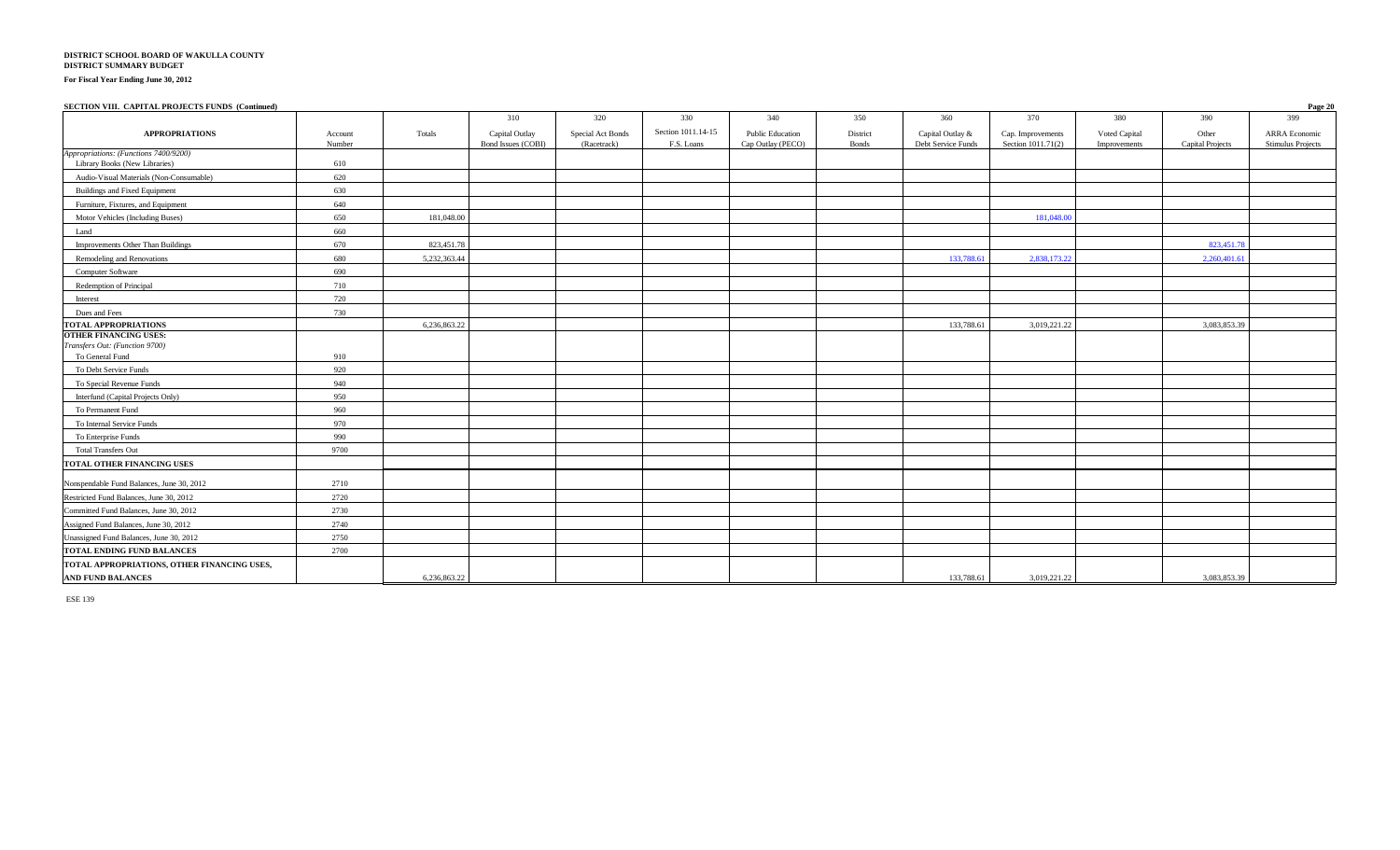# **SECTION IX. PERMANENT FUND - FUND 000 Page 21**

| <b>ESTIMATED REVENUES</b>                                                     | Account<br>Number |  |
|-------------------------------------------------------------------------------|-------------------|--|
| <b>Federal Direct</b>                                                         | 3100              |  |
| <b>Federal Through State</b>                                                  | 3200              |  |
| <b>State Sources</b>                                                          | 3300              |  |
| <b>Local Sources</b>                                                          | 3400              |  |
| <b>TOTAL ESTIMATED REVENUES</b>                                               |                   |  |
| <b>OTHER FINANCING SOURCES:</b>                                               |                   |  |
| Sale of Capital Assets                                                        | 3730              |  |
| <b>Loss Recoveries</b><br>Transfers In:                                       | 3740              |  |
| From General Fund                                                             | 3610              |  |
| From Debt Service Funds                                                       | 3620              |  |
| From Capital Projects Funds                                                   | 3630              |  |
| From Special Revenue Funds                                                    | 3640              |  |
| From Internal Service Funds                                                   | 3670              |  |
| From Enterprise Funds                                                         | 3690              |  |
| <b>Total Transfers In</b>                                                     | 3600              |  |
| <b>TOTAL OTHER FINANCING SOURCES</b>                                          |                   |  |
| Fund Balance, July 1, 2011                                                    | 2800              |  |
| <b>TOTAL ESTIMATED REVENUES, OTHER</b>                                        |                   |  |
| FINANCING SOURCES, AND FUND BALANCE                                           |                   |  |
| <b>APPROPRIATIONS</b>                                                         |                   |  |
| Instruction                                                                   | 5000              |  |
| <b>Pupil Personnel Services</b>                                               | 6100              |  |
| <b>Instructional Media Services</b>                                           | 6200              |  |
| <b>Instruction and Curriculum Development Services</b>                        | 6300              |  |
| <b>Instructional Staff Training Services</b>                                  | 6400              |  |
| <b>Instruction Related Technology</b>                                         | 6500              |  |
| Board                                                                         | 7100              |  |
| General Administration                                                        | 7200              |  |
| School Administration                                                         | 7300              |  |
| Facilities Acquisition and Construction                                       | 7400              |  |
| <b>Fiscal Services</b>                                                        | 7500              |  |
| <b>Central Services</b>                                                       | 7700              |  |
| <b>Pupil Transportation Services</b>                                          | 7800              |  |
| Operation of Plant                                                            | 7900              |  |
| Maintenance of Plant                                                          | 8100              |  |
| <b>Administrative Technology Services</b>                                     | 8200              |  |
| <b>Community Services</b>                                                     | 9100              |  |
| Debt Service                                                                  | 9200              |  |
| Other Capital Outlay                                                          | 9300              |  |
| <b>TOTAL APPROPRIATIONS</b><br><b>OTHER FINANCING USES</b>                    |                   |  |
| Transfers Out: (Function 9700)                                                |                   |  |
| To General Fund                                                               | 910               |  |
| To Debt Service Funds                                                         | 920               |  |
| To Capital Projects Funds                                                     | 930               |  |
| To Special Revenue Funds                                                      | 940               |  |
| To Internal Service Funds                                                     | 970               |  |
| To Enterprise Funds                                                           | 990               |  |
| <b>Total Transfers Out</b>                                                    | 9700              |  |
| TOTAL OTHER FINANCING USES                                                    |                   |  |
| Nonspendable Fund Balance, June 30, 2012                                      | 2710              |  |
| Restricted Fund Balance, June 30, 2012                                        | 2720              |  |
| Committed Fund Balance, June 30, 2012<br>Assigned Fund Balance, June 30, 2012 | 2730<br>2740      |  |
| Unassigned Fund Balance, June 30, 2012                                        | 2750              |  |
| <b>TOTAL ENDING FUND BALANCE</b><br>TOTAL APPROPRIATIONS, OTHER FINANCING     | 2700              |  |
| <b>USES, AND FUND BALANCE</b>                                                 |                   |  |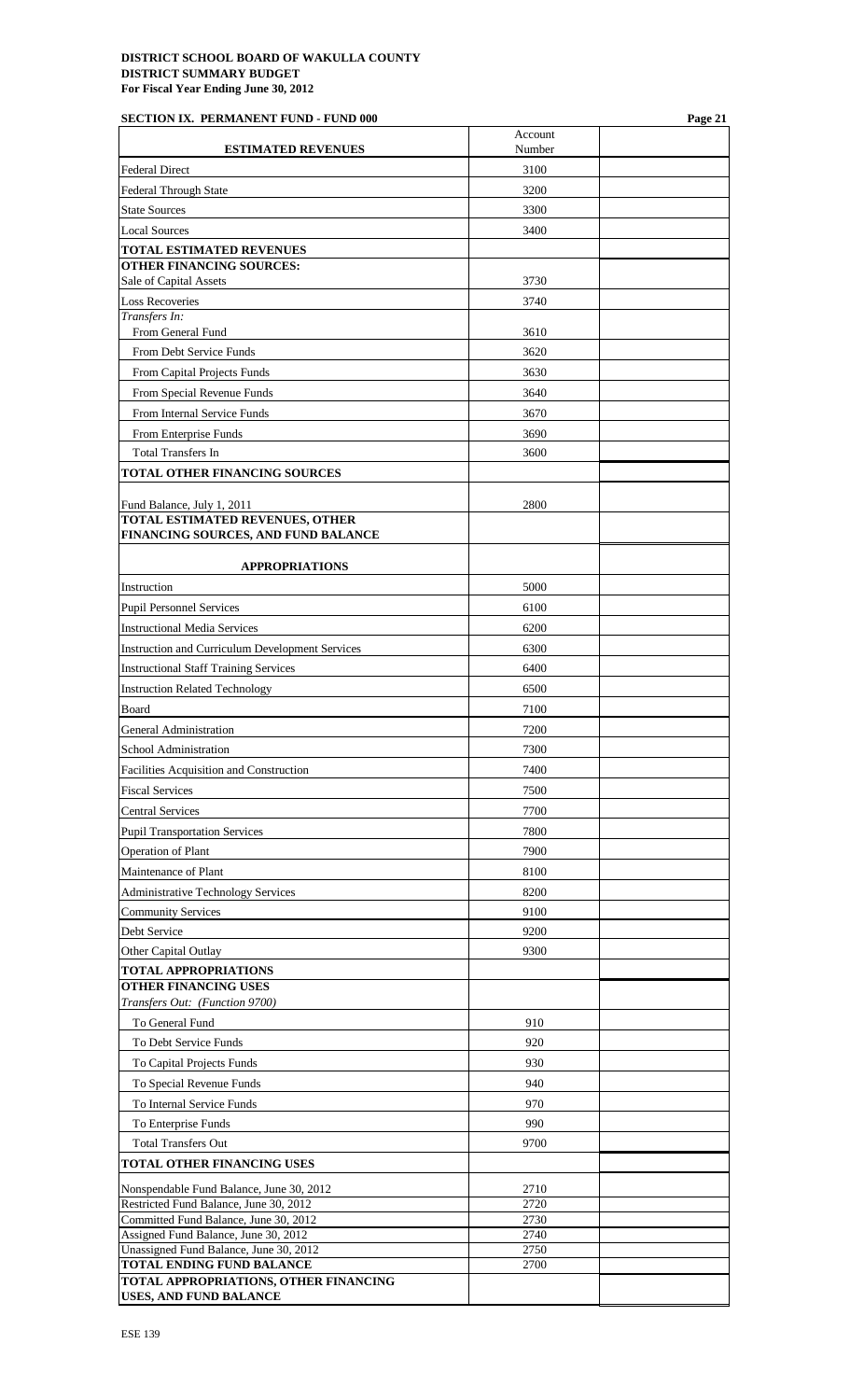| <b>SECTION X. ENTERPRISE FUNDS</b>                                               |                   |            |                                     |                                     |                                     |                                     |                           |                                     | Page 22                             |
|----------------------------------------------------------------------------------|-------------------|------------|-------------------------------------|-------------------------------------|-------------------------------------|-------------------------------------|---------------------------|-------------------------------------|-------------------------------------|
| <b>ESTIMATED REVENUES</b>                                                        | Account<br>Number | Totals     | 911<br>Self-Insurance<br>Consortium | 912<br>Self-Insurance<br>Consortium | 913<br>Self-Insurance<br>Consortium | 914<br>Self-Insurance<br>Consortium | 915<br>ARRA<br>Consortium | 921<br>Other Enterprise<br>Programs | 922<br>Other Enterprise<br>Programs |
| <b>OPERATING REVENUES:</b>                                                       |                   |            |                                     |                                     |                                     |                                     |                           |                                     |                                     |
| <b>Charges for Services</b>                                                      | 3481              | 102,600.00 |                                     |                                     |                                     |                                     |                           | 102,600.00                          |                                     |
| Charges for Sales                                                                | 3482              |            |                                     |                                     |                                     |                                     |                           |                                     |                                     |
| Premium Revenue                                                                  | 3484              |            |                                     |                                     |                                     |                                     |                           |                                     |                                     |
| Other Operating Revenue                                                          | 3489              |            |                                     |                                     |                                     |                                     |                           |                                     |                                     |
| <b>Total Operating Revenues</b>                                                  |                   | 102,600.00 |                                     |                                     |                                     |                                     |                           | 102,600.00                          |                                     |
| <b>NONOPERATING REVENUES:</b>                                                    |                   |            |                                     |                                     |                                     |                                     |                           |                                     |                                     |
| Interest, Including Profit on Investment                                         | 3430              |            |                                     |                                     |                                     |                                     |                           |                                     |                                     |
| Gifts, Grants, and Bequests                                                      | 3440              |            |                                     |                                     |                                     |                                     |                           |                                     |                                     |
| Other Miscellaneous Local Sources                                                | 3495              |            |                                     |                                     |                                     |                                     |                           |                                     |                                     |
| <b>Loss Recoveries</b>                                                           | 3740              |            |                                     |                                     |                                     |                                     |                           |                                     |                                     |
| Gain on Disposition of Assets                                                    | 3780              |            |                                     |                                     |                                     |                                     |                           |                                     |                                     |
| <b>Total Nonoperating Revenues</b>                                               |                   |            |                                     |                                     |                                     |                                     |                           |                                     |                                     |
| Transfers In:                                                                    |                   |            |                                     |                                     |                                     |                                     |                           |                                     |                                     |
| From General Fund                                                                | 3610              |            |                                     |                                     |                                     |                                     |                           |                                     |                                     |
| From Debt Service Funds                                                          | 3620              |            |                                     |                                     |                                     |                                     |                           |                                     |                                     |
| From Capital Projects Funds                                                      | 3630              |            |                                     |                                     |                                     |                                     |                           |                                     |                                     |
| From Special Revenue Funds                                                       | 3640              |            |                                     |                                     |                                     |                                     |                           |                                     |                                     |
| Interfund Transfers (Enterprise Funds Only)                                      | 3650              |            |                                     |                                     |                                     |                                     |                           |                                     |                                     |
| From Permanent Fund                                                              | 3660              |            |                                     |                                     |                                     |                                     |                           |                                     |                                     |
| From Internal Service Funds                                                      | 3670              |            |                                     |                                     |                                     |                                     |                           |                                     |                                     |
| Total Transfers In                                                               | 3600              |            |                                     |                                     |                                     |                                     |                           |                                     |                                     |
| Net Assets, July 1, 2011                                                         | 2880              | 31,879.30  |                                     |                                     |                                     |                                     |                           | 31,879.30                           |                                     |
| TOTAL OPERATING REVENUES, NONOPERATING<br>REVENUES, TRANSFERS IN, AND NET ASSETS |                   | 134,479.30 |                                     |                                     |                                     |                                     |                           | 134,479.30                          |                                     |
| <b>ESTIMATED EXPENSES</b>                                                        | Object            |            |                                     |                                     |                                     |                                     |                           |                                     |                                     |
| <b>OPERATING EXPENSES:</b> (Function 9900)                                       |                   |            |                                     |                                     |                                     |                                     |                           |                                     |                                     |
| Salaries                                                                         | 100               |            |                                     |                                     |                                     |                                     |                           |                                     |                                     |
| <b>Employee Benefits</b>                                                         | 200               |            |                                     |                                     |                                     |                                     |                           |                                     |                                     |
| <b>Purchased Services</b>                                                        | 300               | 102,600.00 |                                     |                                     |                                     |                                     |                           | 102,600.00                          |                                     |
| <b>Energy Services</b>                                                           | 400               |            |                                     |                                     |                                     |                                     |                           |                                     |                                     |
| Materials and Supplies                                                           | 500               |            |                                     |                                     |                                     |                                     |                           |                                     |                                     |
| Capital Outlay                                                                   | 600               |            |                                     |                                     |                                     |                                     |                           |                                     |                                     |
| Other Expenses (including depreciation)                                          | 700               |            |                                     |                                     |                                     |                                     |                           |                                     |                                     |
| <b>Total Operating Expenses</b>                                                  |                   | 102,600.00 |                                     |                                     |                                     |                                     |                           | 102,600.00                          |                                     |
| NONOPERATING EXPENSES: (Function 9900)<br>Interest                               | 720               |            |                                     |                                     |                                     |                                     |                           |                                     |                                     |
| Loss on Disposition of Assets                                                    | 810               |            |                                     |                                     |                                     |                                     |                           |                                     |                                     |
| <b>Total Nonoperating Expenses</b>                                               |                   |            |                                     |                                     |                                     |                                     |                           |                                     |                                     |
| Transfers Out: (Function 9700)                                                   |                   |            |                                     |                                     |                                     |                                     |                           |                                     |                                     |
| To General Fund                                                                  | 910               |            |                                     |                                     |                                     |                                     |                           |                                     |                                     |
| To Debt Service Funds                                                            | 920               |            |                                     |                                     |                                     |                                     |                           |                                     |                                     |
| To Capital Projects Funds                                                        | 930               |            |                                     |                                     |                                     |                                     |                           |                                     |                                     |
| To Special Revenue Funds                                                         | 940               |            |                                     |                                     |                                     |                                     |                           |                                     |                                     |
| Interfund Transfers (Enterprise Funds Only)                                      | 950               |            |                                     |                                     |                                     |                                     |                           |                                     |                                     |
| To Permanent Fund                                                                | 960               |            |                                     |                                     |                                     |                                     |                           |                                     |                                     |
| To Internal Service Funds                                                        | 970               |            |                                     |                                     |                                     |                                     |                           |                                     |                                     |
| <b>Total Transfers Out</b>                                                       | 9700              |            |                                     |                                     |                                     |                                     |                           |                                     |                                     |
| Net Assets, June 30, 2012                                                        | 2780              | 31,879.30  |                                     |                                     |                                     |                                     |                           | 31,879.30                           |                                     |
| TOTAL OPERATING EXPENSES, NONOPERATING                                           |                   |            |                                     |                                     |                                     |                                     |                           |                                     |                                     |
| <b>EXPENSES, TRANSFERS OUT, AND NET ASSETS</b>                                   |                   | 134,479.30 |                                     |                                     |                                     |                                     |                           | 134,479.30                          |                                     |